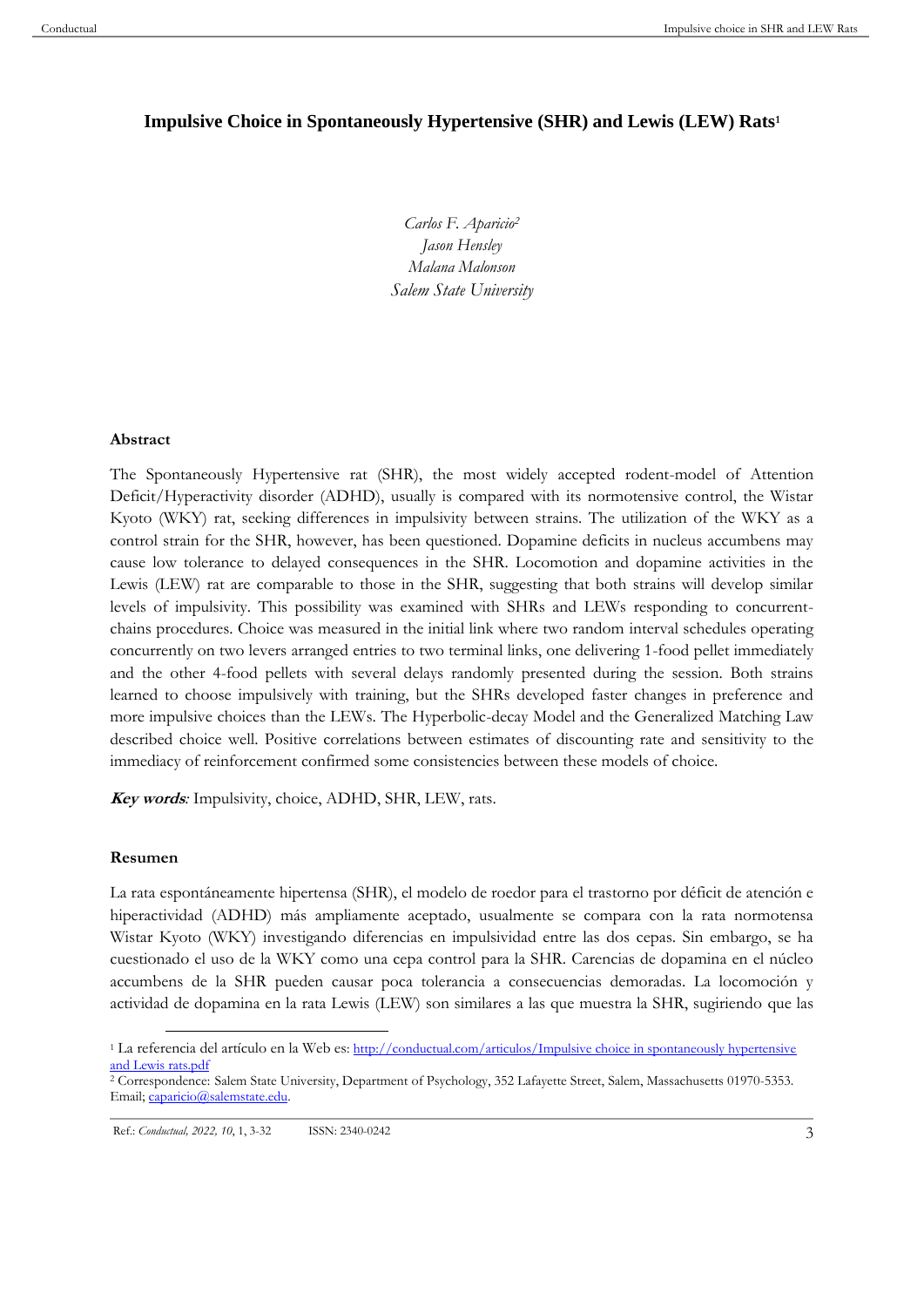dos cepas desarrollan niveles similares de impulsividad. Esta posibilidad se examinó con ratas SHR and LEW que trabajaron en programas concurrentes encadenados. La elección se midió en el eslabón inicial con programas de intervalo aleatorio operando concurrentemente en dos palancas que arreglaron las entradas a dos eslabones terminales, uno entregó 1-pella de comida prontamente y el otro 4-pellas de comida con demoras aleatoriamente presentadas en la sesión. Las dos cepas aprendieron a elegir impulsivamente. Pero la SHR mostró cambios en preferencia más rápidos y elecciones más impulsivas que la LEW. El modelo hiperbólico de caída y la ley de igualación generalizada explicaron la elección impulsiva. Correlaciones positivas entre tasas de descuento y sensibilidad a la inmediatez del reforzamiento, confirmaron consistencias entre los dos modelos de elección.

**Palabras clave:** Impulsividad, elección, ADHD, SHR, LEW, ratas.

#### **Introduction**

Impulsive behavior is studied in laboratory settings arranging a choice between a smaller amount of food obtained immediately and a larger amount of food obtained after a delay (Logan, 1965). Choosing the smaller-sooner amount of food (SSF) over the larger-later amount of food (LLF) is impulsive behavior (Ainslie, 1974; Rachlin & Green, 1972) that minimizes the overall amount of food (Mazur, 2000), and choosing the LLF is self-controlled behavior (Logue, 1988) that maximizes the overall amount of food. Delay discounting is the behavioral process describing how humans and non-human animals discount the value of the LLF (its efficacy) with increasing delay to obtain it (Vanderveldt et al., 2016). Mazur's (1987) hyperbolic-decay model effectively describes the effect that an increasing delay to obtain the LLF has on choice.

$$
V = \frac{A}{(1+kD)}.\tag{1}
$$

Where V is the value of the LLF, A its amount, D the delay to obtain it, and k a free parameter to calculate how quickly the LLF is discounted with increasing D. The precision of the hyperbolic-decay model in describing delay discounting data from humans and nonhuman animals, has been documented in several of studies using a variety of procedures (see Madden & Johnson, 2010). Choosing an optimal way to study impulsive choice is challenging because different procedures (e.g., discrete trials, adjustingamount, and adjusting-delay titration techniques) could affect the results of the study (Aparicio et al., 2013). Some procedures produced mixed results with some organisms discounting the LLF at high rates and others discounting the LLF at low rates (for a review see, Madden & Bickel, 2010).

Recent research on delay discounting (Aparicio et al., 2019, 2020) shows that a modified version of Baum's (1974) Generalized Matching Law (GML) also defines impulsive choice well.

$$
\log \frac{\beta LL}{BSS} = s * \log \frac{DSS}{DLL} + \log b. \tag{2}
$$

Where BLL and BSS are behavior allocations, measured in time or responses, to the alternatives associated with the LLF and SSF, respectively; DSS and DLL are the delays to the SSF and LLF, respectively; *b* is a free parameter assessing bias toward one alternative or the other arising from factors other than DSS and DLL; and *s* is a free parameter estimating sensitivity of behavior ratio (BLL/BSS) to

Ref.: *Conductual, 2022, 10*, 1, 3-32 ISSN: 2340-0242 4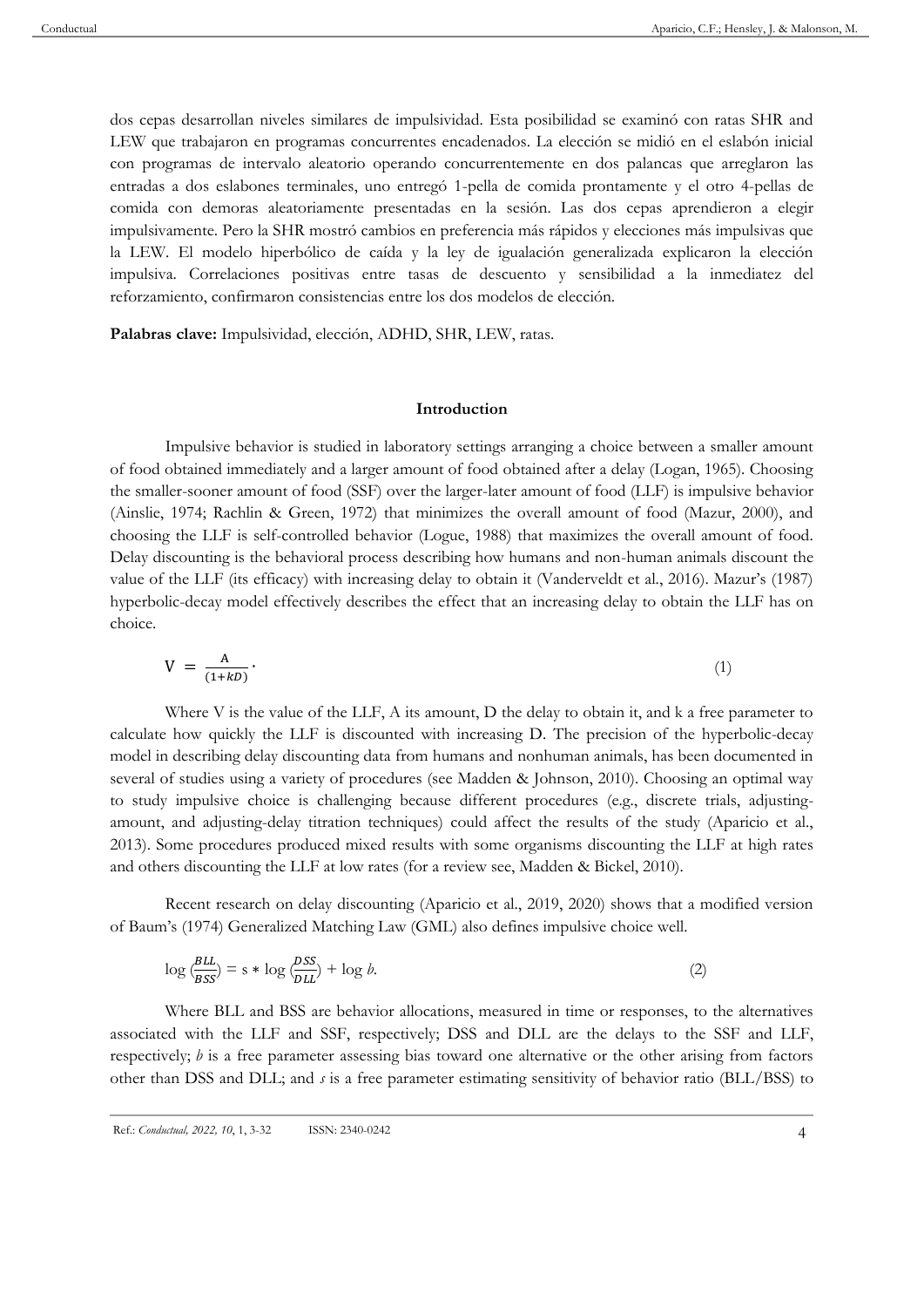the ratio of immediacies of reinforcement (i.e., DSS/DLL, the reciprocal of delay reinforcement). The steeper the slope of the regression line (i.e., the higher value of *s*), the higher the sensitivity of choice to the immediacy of reinforcement. Research comparing the hyperbolic decay model (Eq. 1) with the Generalized Matching Law (Eq. 2) fitting impulsive choices made by non-human animals, reported positive correlations between estimates of discounting rate (*k* in Eq. 1) and sensitivity to immediacy of reinforcement (*s* in Eq. 2) showing compatibility between these two models of choice (Aparicio et al., 2019).

A general result in studies of delay discounting using concurrent-chains procedures and rats as subjects is that impulsive choice increases with the organism's experience in the choice situation (Aparicio et al., 2013, 2015, 2019). This finding suggests that naïve Spontaneously Hypertensive (SHR) and Lewis (LEW) rats will choose less impulsively at the beginning of the study than at the end of it, regardless of their genetic and neurochemical differences. The present study examined this possibility with SHR and LEW rats choosing between a smaller amount of food (1-pellet) obtained immediately, and a larger amount of food (4-pellets) obtained after a 0.1, 5, 10, 20, 40, or 80 s delay presented in random order during the session. The aim is to show that impulsive choice in LEWs and SHRs follows a comparable learningprocess. Studying impulsive choice in the SHR and LEW is important because these strains of rats are potential models of the Attention Deficit/Hyperactivity Disorder (ADHD), supporting the idea that it is a developmental disorder (Russell, 2007) and theoretical approaches predicting ADHD (Sagvolden, 2000). Note that the goal of this study is to compare one potential model of ADHD (SHR) with another potential model of ADHD (LEW) rather than comparing two potential models of ADHD (SHR and LEW) with their source strains Wistar Kyoto (WKY) and Wistar (WIS) rats, respectively.

The SHR is an inbred strain derived from the Wistar Kyoto rat (WKY) and selected for its hypertensive phenotype (high systolic blood pressure) to produce a hypertensive strain of rats (Okamoto & Aoki, 1963). The WKY is the source strain and normotensive control for the SHR, and the Wistar rat (WIS) is the source strain for the WKY. The SHR is a validated animal model of ADHD (Sagvolden, 2000) and childhood hyperactivity (Sagvolden et al., 1992), displaying behaviors characterizing ADHD such as poor sustained attention (Diana, 2002), irregularities in memory (Meneses et al., 1996), learning insufficiencies (Meneses & Hong, 1998), resistance to extinction (Brackney, et al., 2012; Johansen & Sagvolden, 2004), hypersensitivity to delayed consequences (Johansen et al., 2005), hyperactivity (Knardahl & Sagvolden, 1979), and impulsivity (Fox et al., 2008; Paule, et. al., 2000). Studies on delay discounting show that the SHR chooses more impulsively than the WKY responding to discrete trial procedures (Adriani et al., 2003; Fox et al., 2008), multiple two-component concurrent-chains procedures (Orduña, 2015; Orduña & Mercado, 2017), and concurrent-chains procedures (Aparicio et al., 2019, 2020). The WKY qualifies as an appropriate control strain for the SHR to study impulsivity and cognitive deficits linked to ADHD (e.g., Adriani et al., 2003; Russell, 2007; Sagvolden, 2000); however, some research questions the validity of the WKY as a control strain for the SHR (e.g., Sagvolden et al., 2008, 2009; Sagvolden & Johansen, 2012).

Genetic differences between the SHR and WKY suggest that the WKY might not be an appropriate control for the SHR (e.g., Drolet et al., 2002; Johnson et al., 1995) because the WKY is hypoactive instead of being normotensive (Alsop, 2007; Robertson et al., 2008). Moreover, hypertension is not the only factor causing learning deficits in the SHR (Diana, 2002). The SHR tolerates irregular activity of dopamine in the striatum and mesolimbic system (Nakamura et al., 2001; Oades et al., 2005). Insufficiencies of norepinephrine and serotonin in the SHR (Heal et al., 2008) are comparable to those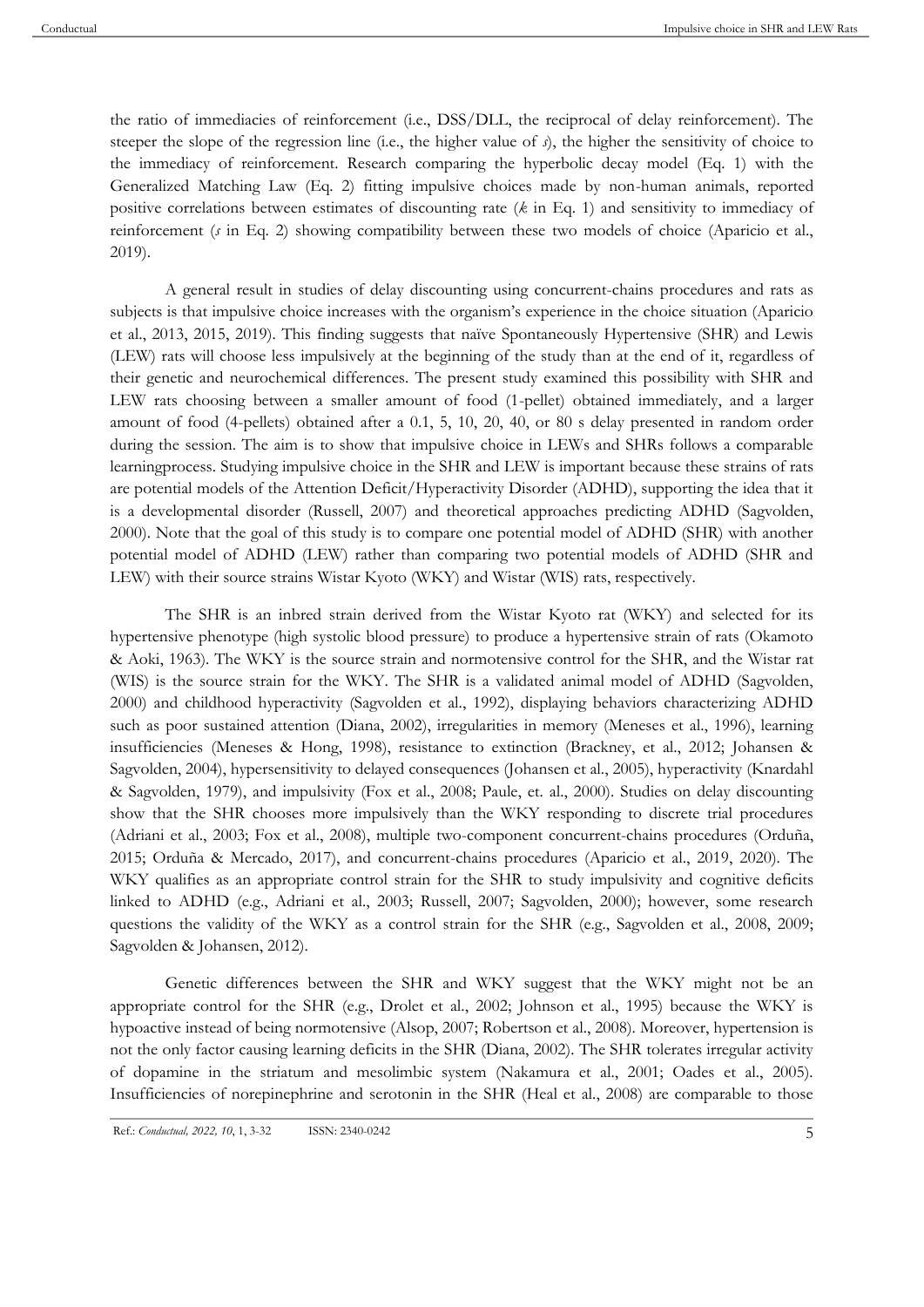characterizing individuals diagnosed with ADHD (Toot et al., 2004). For an organism to tolerate delayed consequences, the consistent activity of dopamine, norepinephrine, and serotonin is required (Cardinal et al., 2001). Inconsistent activity of these neurotransmitters can potentially affect the expression of genes involved in ADHD, causing genetic differences between the WKY and SHR (DasBanerjee et al., 2008). The SHR undergoes faster dopamine uptake in the ventral striatum and nucleus accumbens than the WKY which is linked to impulsivity (Miller et al., 2012). Also, the SHR tolerates lower dopamine release in the dorsal striatum than the WKY, affecting its motor activity (Miller et al., 2012). The study of the neurochemical systems of two groups of SHRs, one group displaying high impulsivity and the other displaying low impulsivity, revealed the same levels of serotonin (5-HT) in the medial frontal cortex (MFC) and cingulate cortex (CC). Yet, the group of low impulsive SHRs showed lower 5-HT turnover in the MFC and lower noradrenaline levels in the MFC and CC, and the same levels of dopamine in the MFC and CC than the group of high impulsive SHRs. These differences in neurochemical systems of low and high impulsive SHRs suggest two subtypes of ADHD, inattentive (ADHD-IA) and hyperactiveimpulsive (ADHD-HI), respectively (Adriani et al., 2003). A combination of subtype ADHD-AI with subtype ADHD-HI will result in a subtype ADHD-C (Garcia & Kirkpatrick, 2013) suggesting that ADHD is a heterogeneous condition (Castellanos & Tannock, 2002; Nigg, 2006; Sonuga-Barke et al., 2010) caused by multiple potential pathways (Sonuga-Barke, 2002, 2003; Wählstedt et al., 2009).

The Lewis rat (LEW) is an inbred strain derived from the source strain Wistar (WIS) rat, and the Fischer 344 (F344) rat is the inbred control for the LEW. Studies on delay discounting show that the LEW chooses more impulsively producing steeper discounting functions than the F344 (e.g., Anderson & Diller, 2010; Anderson & Woolverton, 2005; Huskinson et al., 2012; Madden et al., 2008; Stein et al., 2012). This finding has been attributed to neurochemical differences between the LEW and F344 in dopamine (DA) and serotonin (5HT) systems (Cadoni & Di Chiara, 2007). The LEW endures lower levels of DA and 5HT in several areas of the brain (Burnet, et al., 1966), fewer  $D_2$  receptors in the striatum and nucleus accumbens core, fewer  $D_3$  receptors in the nucleus accumbens shell and olfactory tubercule, and less 5-HT binding sites in the hippocampus and frontal cortex than the F344 rat (Flores et al., 1998; Selim, & Bradberry, 1996). Compared to the F344, the LEW rat shows higher preference for ethanol (Suzuki et al., 1988), etonitazene (Suzuki et al., 1992), nicotine (Brower et al., 2002), cannabis (Gardener & Lowinson, 1991), cocaine (Kosten et al., 1997), and self-administration of morphine (Ambrosio et al., 1995; Martín et al., 2003). This type of drug seeking behavior characterizing the LEW is linked to impulsivity (i.e., Garcia-Lecumberri et al., 2011). Differences in impulsivity between the LEW and F344 decrease with extended training the choice situation (Aparicio, et al., 2013), indicating that impulsivity in animals is not a static property of behavior determined by genetic and neurochemical mechanisms (i.e., Aparicio et al., 2015). Studies analyzing impulsive choice in SHR, LEW, WKY, and WIS rats looking for potential models of impulse choice, conducted separated assessments of choice for the manipulations of magnitude of the LLF and delay to the SSF (Garcia & Kirkpatrick, 2013). Comparisons between the SHR and WKY revealed similar preferences for the LLF and no between strain differences in overall selfcontrol, the WKY and SHR made comparable choices and developed equivalent adjustments to changes in magnitude of the LLF and delay to the SSF. Comparisons between the LEW and WIS indicated that the former made more impulsive choices than the latter strain of rats, suggesting deficits in the LEW to process the magnitude of the LLF and the delay to the SSF. Together, these findings failed to support the notion that the SHR strain is a rodent model of ADHD suggesting that the LEW is a more feasible model of at least some characteristics of ADHD (Garcia & Kirkpatrick, 2013).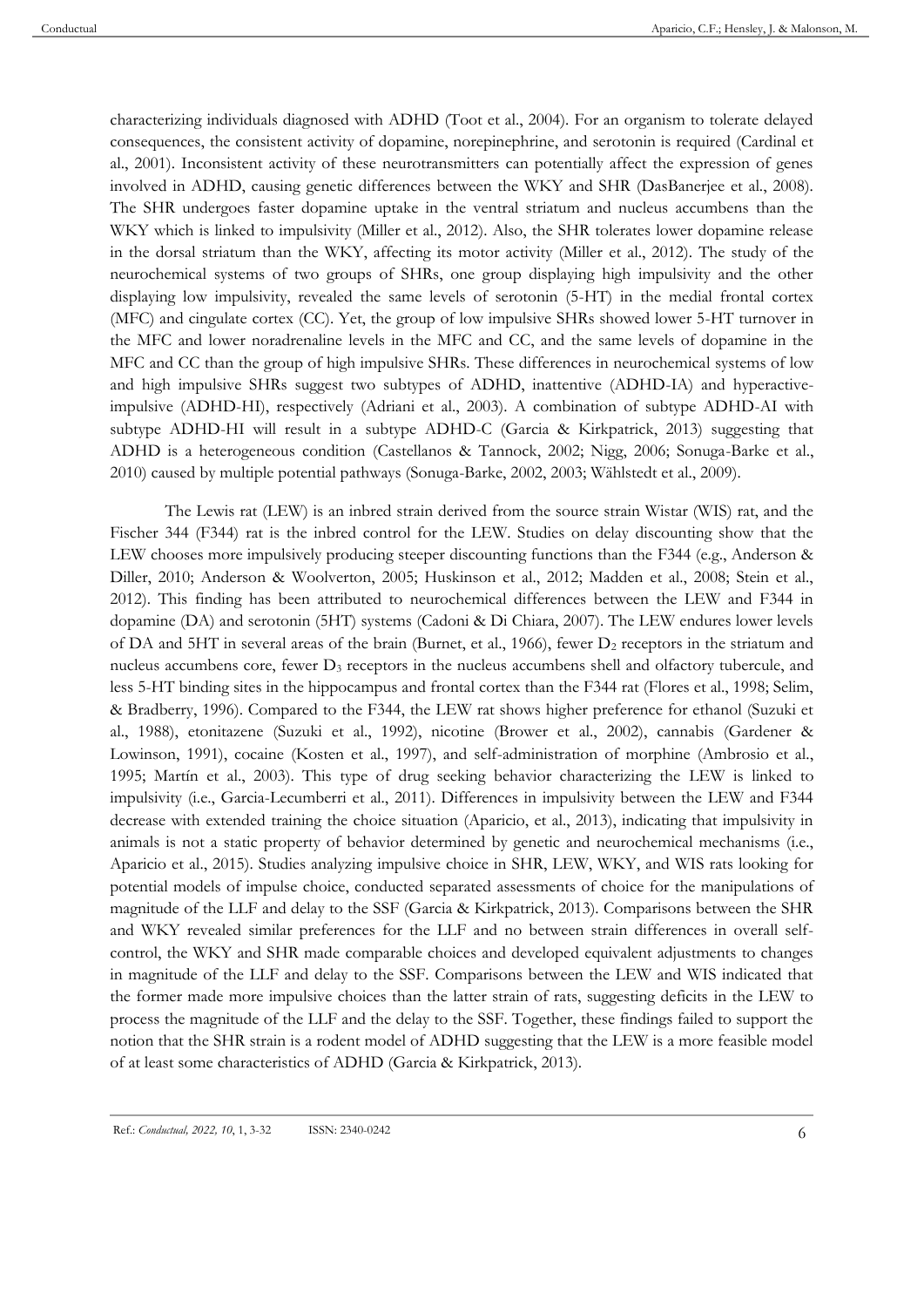Research on anxiety analyzing central serotonergic systems of LEW and SHR rats shows similar levels of locomotion activity and 5-HT1a receptors for both strains (Kulikov et al., 1997; Ramos et al., 1997). This is important because an appropriate control for the SHR (i.e., the LEW) should exhibit similar hyperactivity characterizing the SHR; the WKY, however, is hypoactive rather than normotensive (Alsop, 2007; Robertson et al., 2008). The aim of the present study is to show that impulsive choice in LEW and SHR rats follows a similar process, both strains learn to choose impulsively with extended training in the choice situation. It is expected that at the end of training, the SHR will choose more impulsively than the LEW due to poor sustained attention (Diana, 2002) and hypersensitivity to delayed consequences in the SHR (Johansen et al., 2005).

#### **Method**

#### *Subjects*

Two strains of inbred male rats, 8-SHR and 8-LEW (Charles River, Wilmington, MA), 218- and 187-days old, respectively, were the subjects. All rats had experience on auto-shaping procedures establishing the acquisition and maintenance of lever pressing (Aparicio et al., 2020). The rats were individually housed in plastic cages with water always available in a temperate controlled vivarium (ranging from 68 to 72 degrees F) maintaining a 12:12-h light dark cycle (lights on at 0700). Animals were maintained on a regimen of food restriction such that 20 minutes after the end of each experimental session the rats were weighed and fed with approximately 10 g  $(+/- 2)$  of Purina Chow (Mazuri®). At the beginning of the study, the weights of the SHRs ranged from 263 to 296 g ( $M = 280$  g) and the weights of the LEWs from 327 to 345 g ( $M = 336$  g); when the study ended, the weights of the SHRs ranged from 287 to 345 g ( $M = 315$  g) and the weights of the LEWs from 375 to 394 g ( $M = 384g$ ). The sessions were conducted daily at approximately the same time (12:00).

## *Apparatus*

Eight Coulbourn Instruments® (Whitehall, PA) test cages for rats (E10-11R TC), each measuring 30 cm x 33 cm x 25 cm, were used. Two retractable levers (E23-17RA), 3.3 cm x 1.5 cm, were mounted on the front wall of each cage 6 cm above the floor; the edge of one lever (left-lever) was 2.3 cm from the left side wall of the cage and the edge of the other (right-lever) was 2.3 cm from the right wall of the cage. A third non-retractable back lever (H21-03R) was centered on the back wall of each cage 6 cm above the floor. All levers required a force of 0.2 N to be operated. One 24-V DC stimulus light (H11-03R) was placed 3.5 cm above each retractable lever. A 24-V DC house-light (H11-01R) was centered on the back wall of the cage 19 cm above the non-retractable lever which provided the illumination of the chamber. A dry-food dispenser (H14-23R), placed behind the front wall of each cage, delivered 45-mg grain-based pellets (BioServ®, F0165) into a 3 cm x 4 cm food cup (E14-01R) centered between the left and right retractable levers, 4.5 cm from the left lever and 4.5 cm from the right lever at 2 cm from the floor. A white noise generator (E12-08) was installed on the back wall of each cage at 20 cm from the floor, 1 cm from the left sidewall and 1 cm below the ceiling and connected to a 2.6 cm x 4.0 cm speaker (H12-01R) to deliver a continuous white noise of 20 kHz  $(+/- 3$  dB). Two computers each linked to 4-cages using Habitest Lincs (H02-08), delivered the stimuli and recorded the responses executing Coulbourn Instruments® software (Graphic State Notation, V 3.03) at a 0.01-s resolution. All animals used and procedures implemented in this study were approved by Salem State University, Institutional Animal Care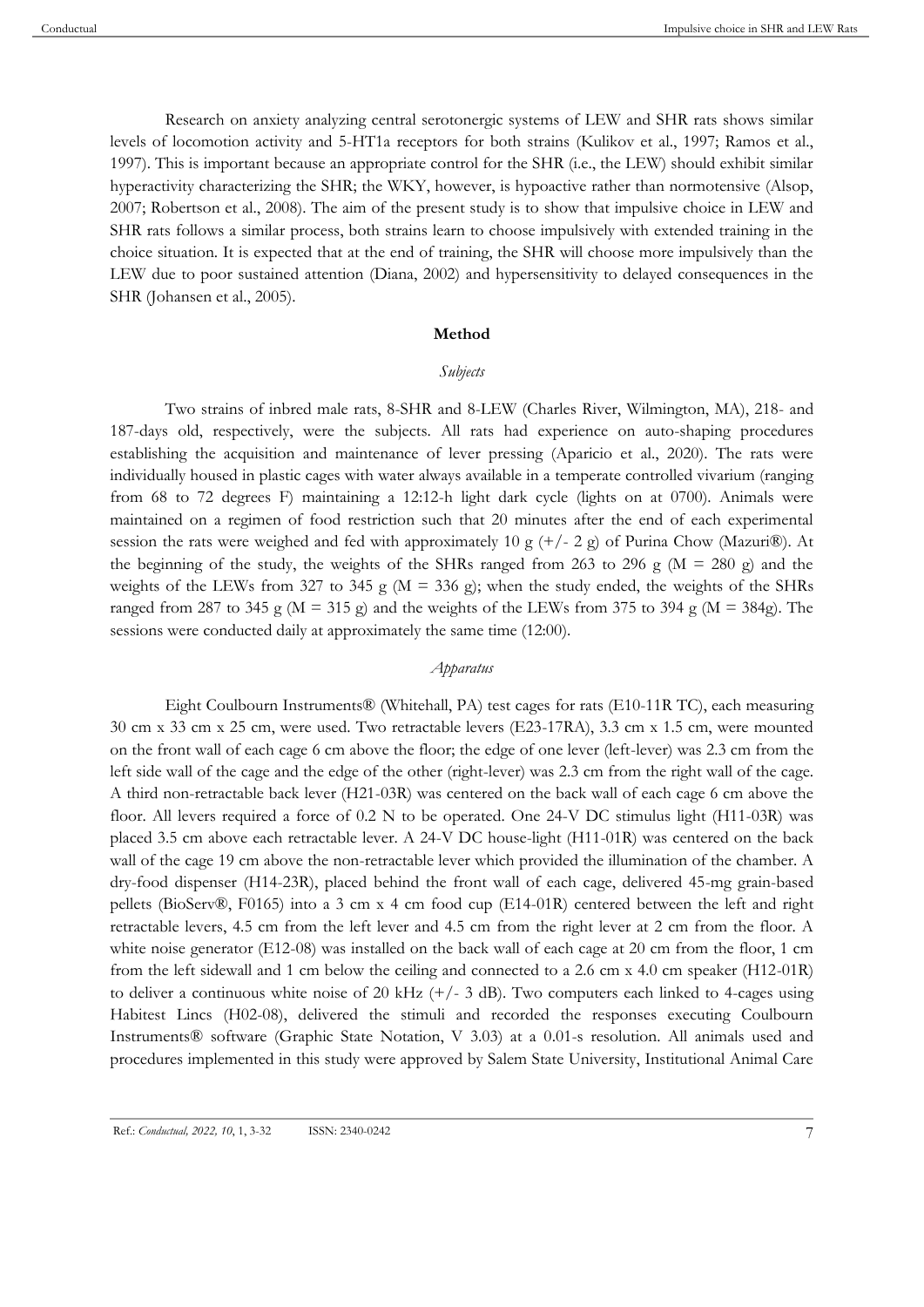and Use of Laboratory Animals (IACUC 011817-2), according to the guidelines of NIH (No. 8023). There is no conflict of interest that should be reported in this study.

## *Procedure*

All rats were directly exposed to a novel concurrent-chains procedure developed in our laboratory (Aparicio et al., 2015, 2019). It consisted of six different delay components (0.1, 5, 10, 20, 40, 80 s) arranging 60-choice cycles for each session. Delay components were selected and presented in random order during the session to arrange 10-choice cycles each. The session started with the illumination of the house light signaling the beginning of the choice cycle. One response on the back lever extended the front left and right levers into the chamber, turning on the lights above them and turning off the house light. Choice was measured in the initial link of the concurrent-chains procedure by recording the number of responses that the rats emitted on the extended left and right levers. Two random interval schedules, averaging 11 s each and operating concurrently on the levers (con RI 11 s RI 11 s), arranged entries to two terminal links. One RI was associated with the left or SS lever and the other RI with the right or LL lever. When the SS lever was selected by one RI 11 s as the operative lever, the first response on the SS lever advanced the cycle to the terminal link causing the other non-operative LL lever to retract from the chamber. The next response on the operative SS lever produced the SSF (1-food pellet) after a 0.1 s delay. After the delivery of the SSF, the operative SS lever was retracted from the chamber and the light above it turned off signaling the end of the choice cycle. After that, the house light was turned on signaling the beginning of the next choice cycle, requiring the rat to move from the front wall to the back wall of the chamber and to press the back lever again to repeat the same sequence of actions completing the cycle. For choice cycles where the LL lever was selected as the operative lever by one RI 11 s, the first response on the LL lever caused the SS lever to retract from the chamber turning off the light above it. The next response on the LL lever started a fixed time (FT) of 0.1, 5, 10, 20, 40, or 80 s to deliver the LLF (4-food pellets). The responses on the LL lever during the FT (i.e., the delay to LLF) had no scheduled consequences. The LLF was delivered at the end of the delay, retracting the LL lever from the chamber, turning of the light above it, and signaling the end of the choice cycle. Thus, each delay component delivered ten foods followed by a 60-s blackout, after which a different delay component was randomly selected for another 10 cycles. To prevent a possible bias that the rats might have for one lever over the other, for four rats of each strain, the left lever produced the SSF and the right lever the LLF. These relations were reversed for the other four rats of each strain, the left lever produced the LLF and the right lever the SSF. With the rats responding to the concurrent-chains procedure, these conditions were studied for 180 consecutive days.

## *Data analysis*

The data from all 180 consecutive sessions were used for data analysis. Global analyses organized the data in 12 blocks of 15 sessions each, and local analyses used the data from all 180 sessions sorted by delay component (0.1, 5, 10, 20, 40, or 80 s) examining choice food by food delivery. All calculations of choice used initial-link responses emitted on the LL and SS levers. For the global analyses block by block of sessions, the responses the rats emitted on the LL and SS levers were counted separately for each delay component and were aggregated across 15 sessions of the same block. Each delay component allowed computations of 6-proportions of LL choice ((LL responses / (LL responses + SS responses)), 6-ratios of responses (LL responses / SS responses) for each rat within a strain, and the average of the group. To calculate the number of responses that the rats emitted food by food delivery within a delay component,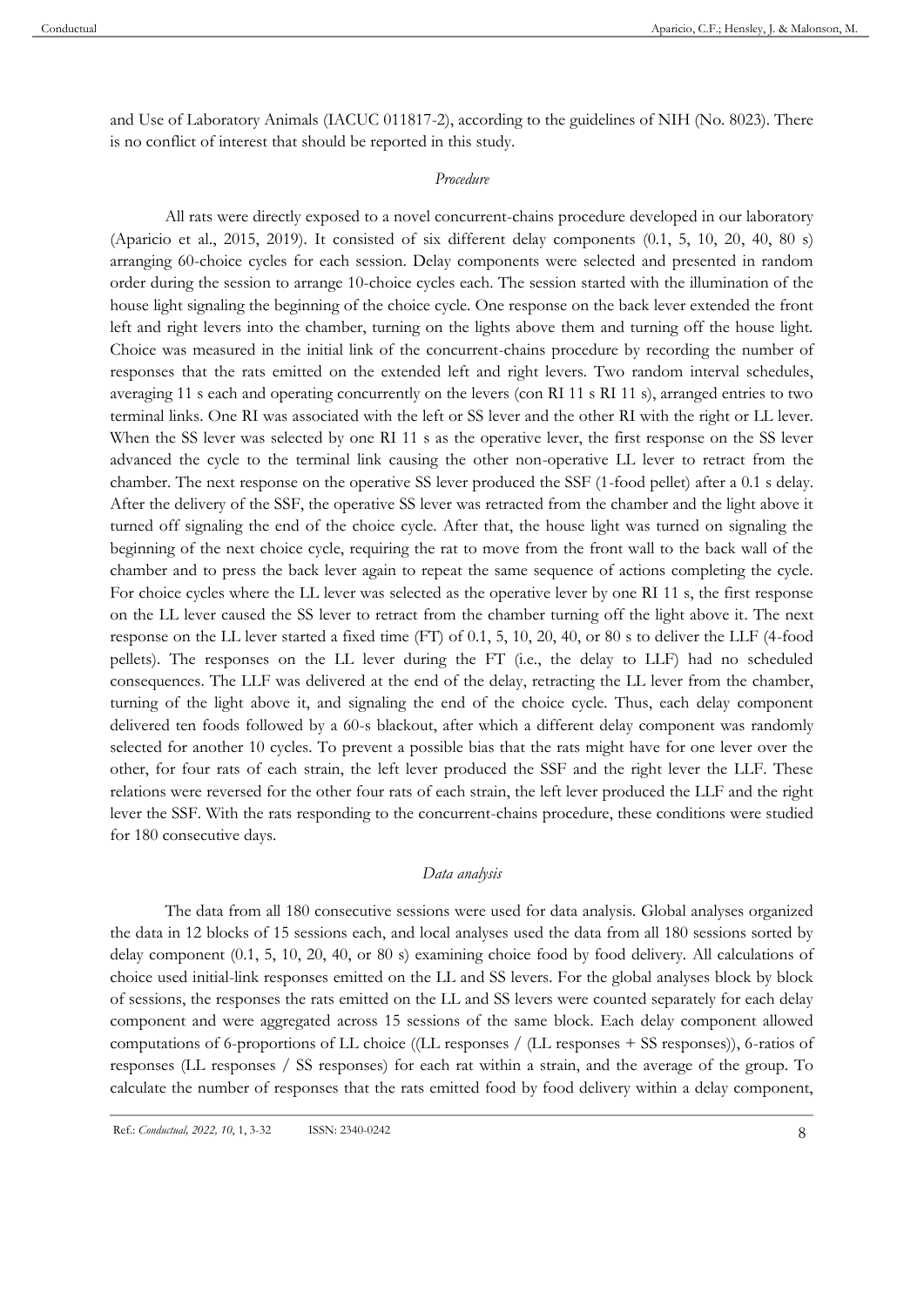the data were polled across all 180 sessions of the same delay component, counting responses on the LL and SS levers separately for each food delivery regardless of whether it was LLF (4-food pellets) or SSF (1 food pellet). Ten proportions of LL choice and ten ratios of responses were calculated for each delay component, resulting 60-proportions of LL choice and 60-response ratios for the six delay components. Because data in delay discounting are not normally distributed (Myerson & Green, 1995), and two main requirements of the analysis of variance normality and equal error variance were not fulfilled, nonparametric Wilcoxon signed ranks tests assessed differences in preference, discounting rate (*k* in Eq. 1), and sensitivity to immediacy of reinforcement (*s* in Eq. 2). Nonlinear curve fitting, linear fitting, and statistical tests at the alpha level of .05 were executed with Origin® software (version 2021). Equations 1 and 2 were entered into the Origin as a user defined equation, providing the nonlinear curve fitting to the proportions of LL choice and the linear fitting to response ratios, respectively. The parameter *A* was free to vary in Eq.1, *A* was not assumed to be 1.0 at the y-intercept. For linear fitting, the delay ratios (SS / LL) transformed into base-2 logarithms entered Eq. 2 as factors of the independent variable and log<sub>2</sub> of response ratios (LL responses / SS responses) as the factors of the dependent variable.

#### **Results**

#### *Preference*

Preference for either the LLF or SSF was estimated with the proportion of LL choice. It was plotted against 12-blocks of sessions in Figure 1 (the global analysis) and 10-food deliveries in Figure 2 (the local analysis) regardless of whether each food was a SSF or LLF. From top to bottom, the graphs show proportions of LL choice computed for each delay component. Unfilled symbols stand for proportions of LL choice computed for the individuals and filled symbols with error bars stand for the mean proportions of LL choice computed for the groups of the SHRs (circles) and LEWs (squares). The left graphs display proportions of LL choice produced by the SHRs and the right graphs display those produced by the LEWs. The dotted line intercepting the y-axis at 0.5 is the indifference line indicating that a similar number of responses was emitted on the SS and LL levers. Proportions of LL choice greater than 0.5 indicate preference for the LLF (i.e., more responses were emitted on the LL lever than on the SS lever), and those smaller than 0.5 indicate preference for the SSF (i.e., more responses were emitted on the SS lever than on the LL lever).

Figure 1 shows that the SHRs and LEWs developed a clear preference for the LLF when it was obtained with a negligible delay (0.1 s). The proportions of LL choice that the group of the LEWs produced across blocks of sessions  $(M = .70)$  were comparable to the proportions of LL choice produced by the SHRs (*M* = .69). Two rats of each strain produced proportions of LL choice close to the indifference line, but most rats of both strains produced proportions of LL choice indicating a strong preference for the LLF. The proportions of LL choice produced by the individual LEWs, ranging from .44 to .94 (*Mdn* = .69), were greater ( $W = 3014$ ,  $p = .012$ ) than those produced by the individual SHRs, ranging from .35 to .94 (*Mdn* = .63). When the LLF was obtained with delays of 5 and 10 s, both strains showed a slight decrease in their preference for the LLF; proportions of LL choice decreased from .70 to about .60. Two rats of each strain produced proportions of LL choice indicating either indifference or small preference for the SSF. The proportions of LL choice that the individual LEWs produced with a 5 s delay to obtain the LLF, ranging from .30 to .93 ( $Mdn = .60$ ), were comparable ( $W = 2398$ , p = .799) to proportions of LL choice produced by the individual SHRs, ranging from .27 to .91 (*Mdn* = .60). Equally, the proportions of LL choice that the individual LEWs produced with the 10 s delay to obtain the LLF,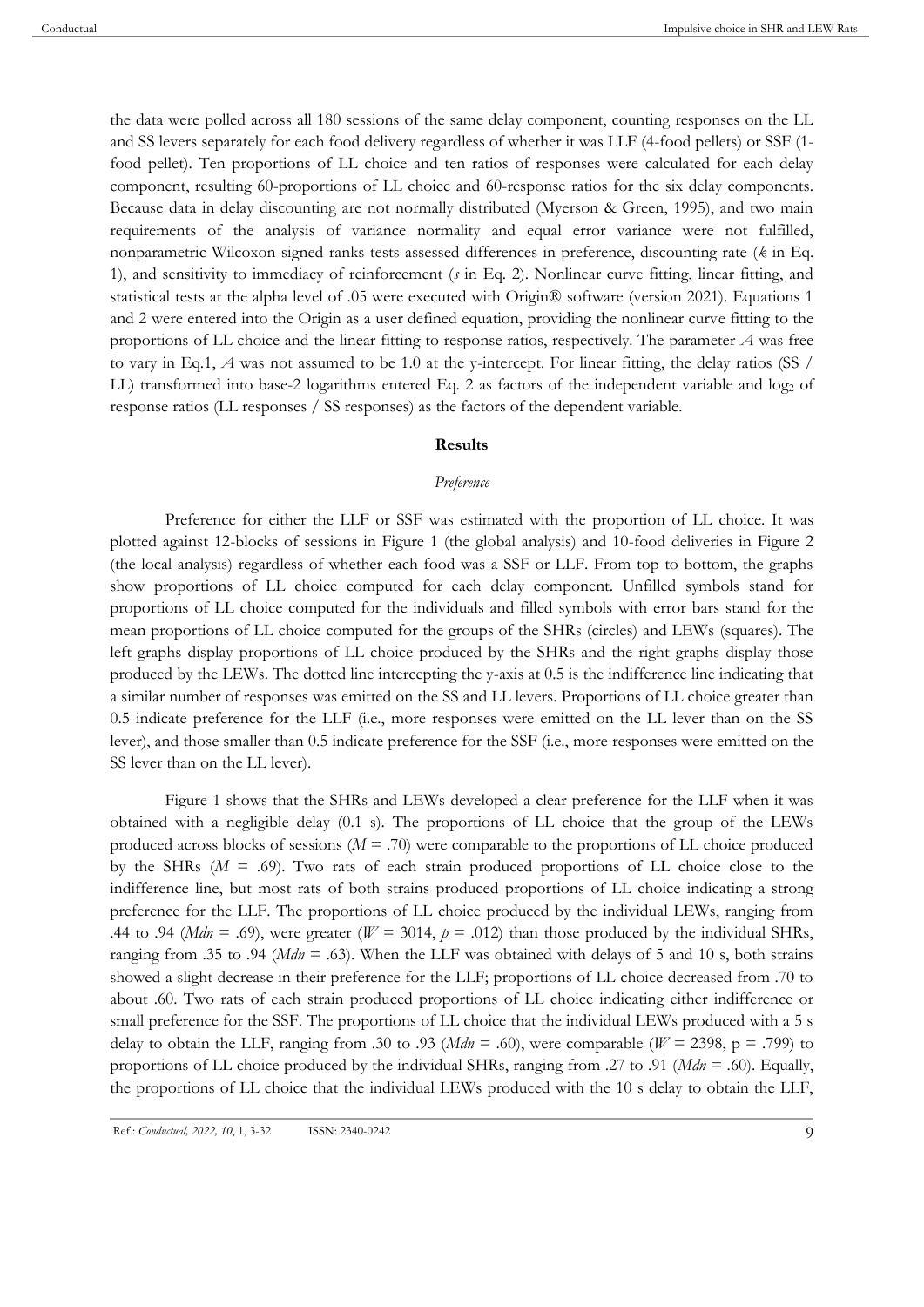

ranging from .24 to .93 ( $Mdn = .58$ ), were similar ( $W = 2618$ ,  $p = .290$ ) to proportions of LL choice produced by the individual SHRs, ranging from .25 to .91 (*Mdn* = .57). When the LLF was obtained with a 20 s delay, the rats' preference for the LLF moved to indifference.

Figure 1. Proportion of LL choice ((LL/(LL+SS)) as a function of block of sessions. The left graphs show data produced by the SHRs and the right graphs data produced by the LEWs. From top to bottom the graphs are organized by delay component (0.1, 5, 10, 20, 40, and 80 s). The unfilled symbols represent data from individuals and filled symbols joined by the solid line data from the group. The dotted line intercepting the y-axis at .5 is the indifference line.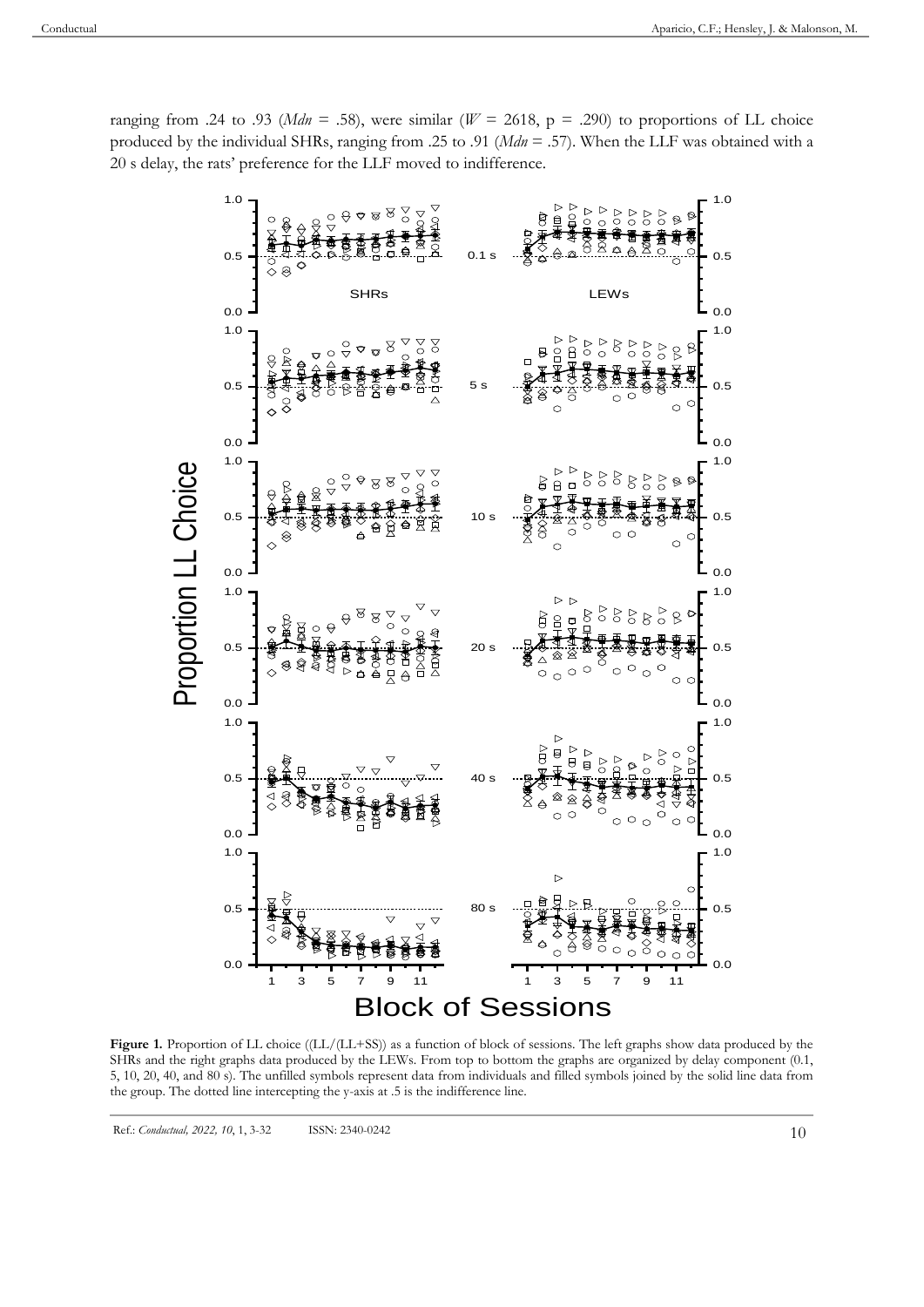Proportions of LL choice produced by the group of the SHRs show stable indifference across blocks of sessions (*M* = .50) and those produced by the group of the LEWs show a slight preference for the LLF  $(M = .55)$ . The exceptions were proportions of LL choice produced by the SHRs in block-2 showing a small preference for the LLF (*M* = .56) and proportions of LL choice made by the LEWs in block-1 displaying a small preference for the SSF (*M* = .45). Generally, the proportions of LL choice produced by the individual LEWs across blocks of sessions ranging from .21 to .93 (*Mdn* = .53), were greater ( $W = 3001$ ,  $p = .013$ ) than the proportions of LL choice produced the individual SHRs ranging from .20 to .88 (*Mdn* = .46). When the delays to obtain the LLF were 40 and 80 s, the SHRs and the LEWs emitted more responses on the SS lever than on the LL lever, producing mean proportions of LL choice indicating preference for the SSF that gradually increasing with increasing blocks of sessions. For the choices made by the group of the SHRs with the 40 s delay to the LLF, blocks 1 and 2 show mean proportions of LL choice close to indifference (*M* = .48) and blocks 3 to 12 mean proportions of LL choice indicating preference for the SSF  $(M = .29)$ . With the 80 s delay to get the LLF, the SHRs produced mean proportions of LL choice  $(M = .18)$  indicating that their preference for the SSF was strengthened across blocks of sessions. For the choices that the group of the LEWs made responding to the 40 s delay component, block 1 shows proportions of LL choice indicating a small preference for the SSF ( $M = .40$ ) and blocks 2 to 4 indifference ( $M = .51$ ). Except for three LEWs showing preference for the LLF across blocks of sessions, the LEWs' preference for the SSF was recovered in block 5 and increased slightly from blocks 6 to 12 (*M* = .45). When the LLF was delayed 80 s, most LEWs produced proportions of LL choice indicating a preference for the SSF (*M* = .30). Two LEWs, however, showed indifference across blocks of sessions of the 80 s delay component. The proportions of LL choice produced by the individual LEWs with the 40 s delay to the LLF, ranging from .11 to .86 (*Mdn* = .42), were greater ( $W = 3639$ ,  $p < .001$ ) than those produced by the individual SHRs ranging from .06 to .68 (*Mdn* = .28). Also, the proportions of LL choice produced by the individual LEWs with the 80 s delay to the LLF, ranging from .08 to .77 ( $Mdn = .33$ ), were greater (W = 3873, p < .001) than those produced by the individual SHRs ranging from .07 to .63 ( $Mdn = .18$ ).

Figure 2 shows the proportions of LL choice that the SHRs and LEWs produced for each food obtained within a delay component. This local analysis counted responses on the LL and SS levers separately for each food regardless of whether it was a LLF or SSF, polling the data across all 180 sessions of the same delay component to compute ten proportions of LL choice for each delay component. All graphs show that choice changed food by food with the SHRs and LEWs tracking the lever producing the LLF. Both strains pressed the LL and SS levers with similar frequency to obtain the first food that each delay component delivered, producing proportions of LL choice indicating either indifference (*M* = .50) or a slight preference for the SSF  $(M = .48)$ . This result was likely caused by delay components that occurred in random order and were preceded by a 1-min blackout, making it difficult for the rats to anticipate the up-coming delay component. Two or three consecutive foods obtained with the same component were required for the rats to detect the delay to the LLF. When the delay to obtain the LLF was 0.1 s, both strains pressed more on the LL lever than on the SS lever.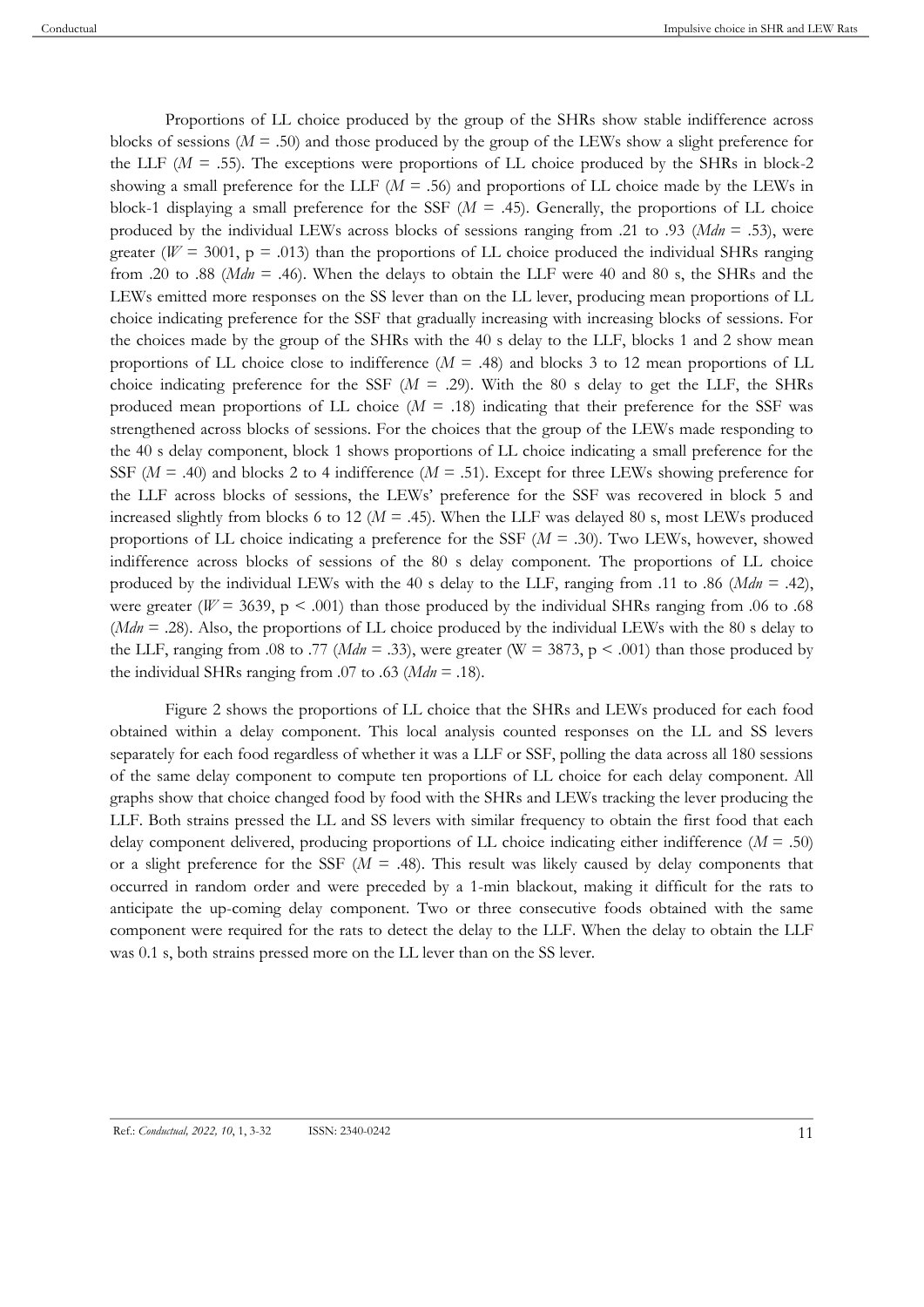

Figure 2. Proportion of LL choice as a function of foods delivered by each delay component. Other details as in Fig. 1.

The SHRs produced mean proportions of LL choice increasing from .47 (with the first food) to .70 (with the last five foods) within the 0.1 s delay component. For two SHRs, preference for the LLF increased from .55 (with the first food) to .80 (with the last five foods). One SHR shows proportions of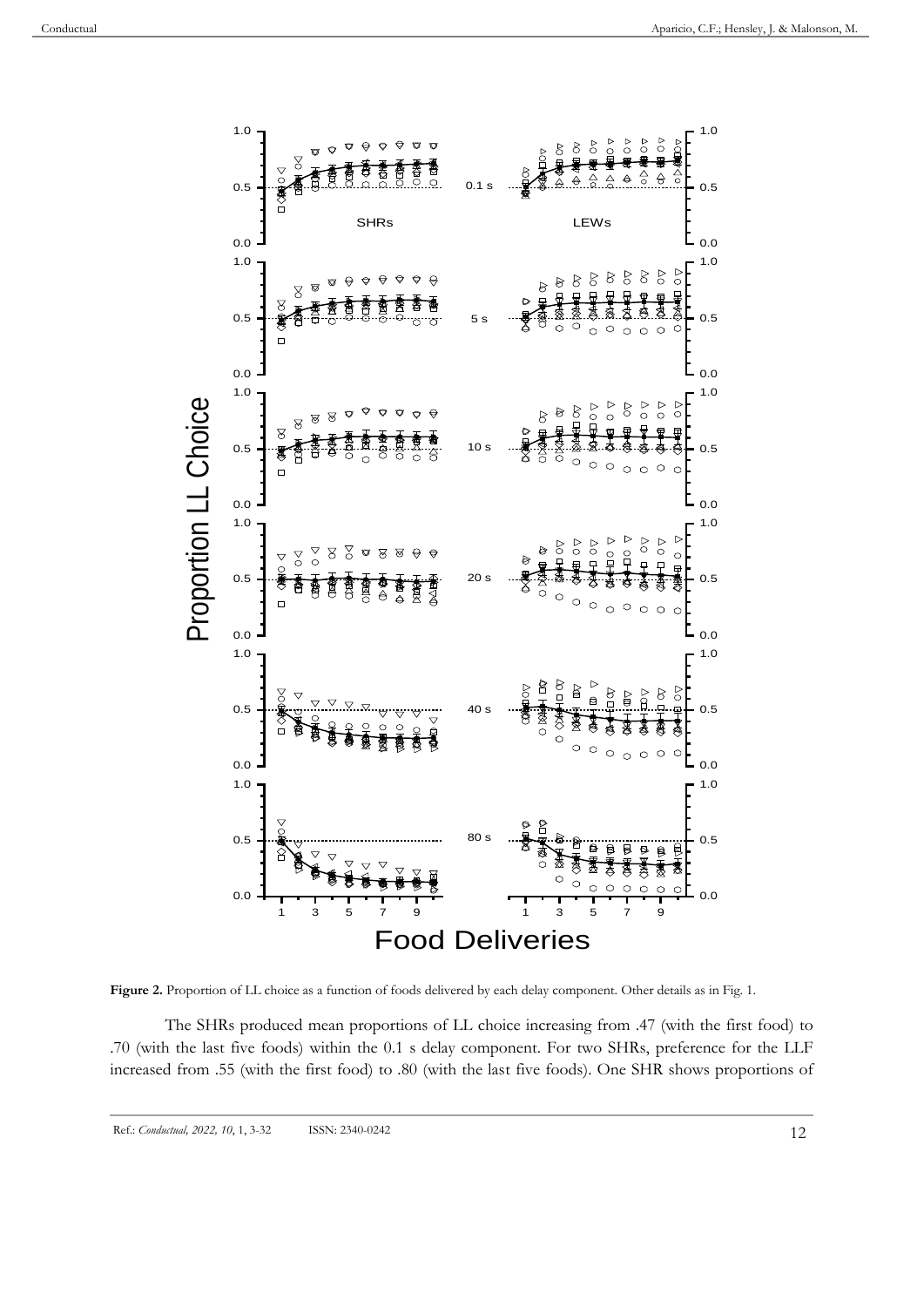LL choice indicating indifference across food deliveries of the 0.1 s delay component. The LEWs show mean proportions of LL choice increasing from .51 (with the first food) to .75 (with the last five foods) within the 0.1 s delay component. Two LEWs show proportions of LL choice indicating a weak preference for the LLF (.54) across food deliveries, contrasting with two other LEWs showing proportions of LL choice increasing from .55 (with the first food) to about .90 (with the last five foods) within the 0.1 s delay component. Proportions of choice produced by the individual LEWs, ranging from .42 to .92 (*Mdn* = .71), were not significantly different ( $W = 2019$ ,  $p = .055$ ) from those produced by the individual SHRs, ranging from .31 to .89 (*Mdn* = .65). When the delay to obtain the LLF was 5 s, the SHRs and LEWs produced proportions of LL choice comparable to those produced when the delay to the LLF was 0.1 s. One LEW developed a weak preference for the SSF. Yet, the proportions of LL choice produced by the individual LEWs, ranging from .38 to .91 ( $Mdn = .58$ ), were not different ( $W = 1458$ ,  $p =$ .438) from those generated by the SHRs, ranging from .30 to .85 (*Mdn* = .61). Both strains show a slight decrease in preference for the LLF across foods of the 10 s delay component, with mean proportions of LL choice produced by the LEWs ( $M = .65$ ) and SHRs ( $M = .61$ ) indicating indifference. Two rats, one of each strain, produced proportions of LL choice indicating a slight preference for the SSF across foods of the 10 s delay component. The individual LEWs produced proportions of LL choice ranging from .31 to .90 (*Mdn* = .57), comparable (*W* = 1633,  $p = .952$ ) to those produced by the individual SHRs ranging from .29 to .84 (*Mdn* = .57). The 20 s delay component shows mean proportions of LL choice produced by the SHRs ( $M = .50$ ) and LEWs ( $M = .51$ ) indicating indifference across foods. The exceptions were two rats of each strain maintaining a preference for the LLF (*M* = .70), and three rats, one LEW and two SHRs, developing a preference for the SSF with the second and subsequent foods obtained within the 20 s delay component. The proportions of LL choice produced by the individual LEWs, ranging from .22 to .86 (*Mdn* = .53), were greater ( $W = 2181$ ,  $p = .006$ ) than the proportions of LL choice produced by the individual SHRs, ranging from .28 to .78 (*Mdn* = .46). A preference for the SSF emerged with the foods delivered by the 40 s delay component and was strengthened by foods delivered by the 80 s delay component. Regarding choices made by the group of SHRs, Figure 2 shows proportions of LL choice decreasing from .49 to .25 across food deliveries of the 40 s delay component and from .49 to .12 across food deliveries of the 80 s delay component. One SHR shows a slight preference for the SSF, with proportions of LL choice decreasing from .67 to .41 across food deliveries of the 40 s delay component. With the first two foods delivered by the 40 s delay component, the choices made by the LEWs moved slowly from indifference ( $M = .50$ ) to a weak preference for the SSF ( $M = .40$ ) with the last five foods. Two LEWs maintained their preference for the LLF with the consecutive foods delivered by the 40 s delay component, contrasting with another LEW showing an increasing preference for the SSF. With consecutive foods delivered by the 80 s delay component, all LEWs gradually developed a clear preference for SSF producing proportions of LL choice decreasing from about .51 with the first food to .30 with the last five foods. One LEW developed a strong preference for the SSF, producing proportions of LL choice with values close to zero for the last six foods delivered by the 80 s delay component. The proportions of LL choice that the individual LEWs produced with the 40 s delay to obtain the LLF, ranging from .09 to .74 (*Mdn* = .42), were greater (W = 2760,  $p < .001$ ) than the proportions of LL choice produced by the individual SHRs, ranging from .15 to .67 (*Mdn* = .26). Similarly, the proportions of LL choice that the individual LEWs produced with the 80 s delay to obtain the LLF ranging from .06 to .66 (*Mdn* = .36), were greater ( $W = 3005$ ,  $p < .001$ ) than the proportions of LL choice produced by the individual SHRs ranging from .05 to .67 (*Mdn* = .16).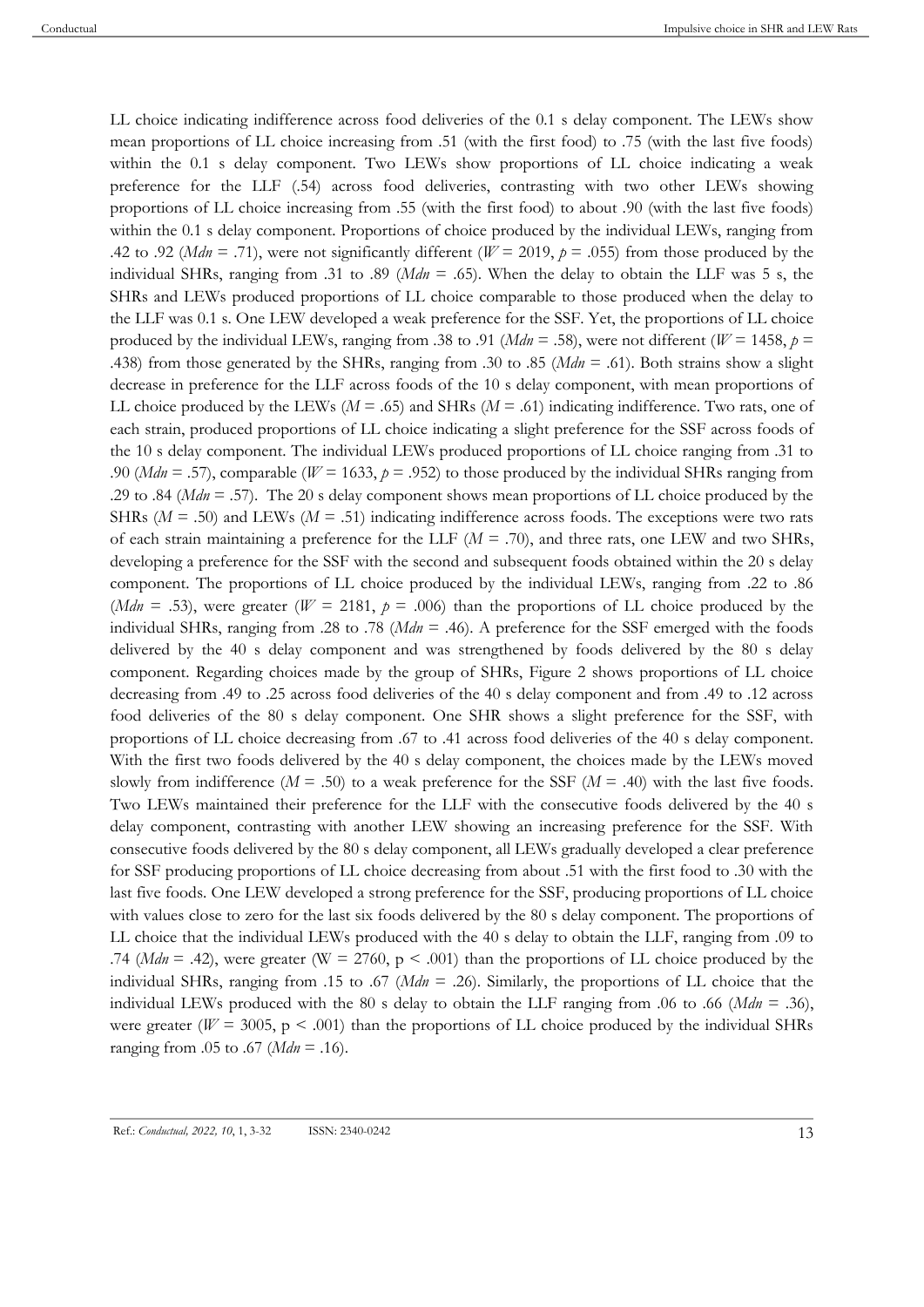## *Discounting Rate*

Mean proportions of LL choice produced by the group of the SHRs (circles) and the group of the LEWs (squares) are plotted in Figure 3 as a function of the delay to the LLF. The graphs organized by blocks of sessions from block-1 upper left-corner to block-12 lower right-corner, show the discounting functions that the SHRs and LEWs generated choosing between the LLF and SSF. The lines are best fits of Eq. 1 to mean proportions of LL choice produced by the SHRs (solid lines) and LEWs (dashed lines). Estimates of the discounting rate (*k* in Eq. 1) for mean proportions of LL choice produced by the SHRs  $(k<sub>SHR</sub>)$  and LEW ( $k<sub>LEN</sub>$ ), appear in the upper right corner of each graph. Table 1 summarizes empirical parameters from Eq. 1 fitting mean proportions of LL choice produced by the group of the SHRs and the group of LEWs.

|                | $\boldsymbol{A}$ |            | $\boldsymbol{k}$ |            | $R^2$      |            |
|----------------|------------------|------------|------------------|------------|------------|------------|
| <b>Block</b>   | SHR              | <b>LEW</b> | <b>SHR</b>       | <b>LEW</b> | <b>SHR</b> | <b>LEW</b> |
| $\mathbf{1}$   | 0.564            | 0.535      | 0.004            | 0.008      | 0.819      | 0.872      |
| $\overline{c}$ | 0.609            | 0.654      | 0.005            | 0.007      | 0.983      | 0.966      |
| 3              | 0.619            | 0.692      | 0.013            | 0.008      | 0.962      | 0.915      |
| $\overline{4}$ | 0.673            | 0.720      | 0.027            | 0.013      | 0.984      | 0.990      |
| 5              | 0.679            | 0.708      | 0.028            | 0.013      | 0.968      | 0.995      |
| 6              | 0.703            | 0.705      | 0.034            | 0.015      | 0.966      | 0.995      |
| 7              | 0.693            | 0.695      | 0.036            | 0.013      | 0.971      | 0.989      |
| 8              | 0.700            | 0.680      | 0.041            | 0.013      | 0.972      | 0.977      |
| 9              | 0.709            | 0.683      | 0.032            | 0.014      | 0.976      | 0.996      |
| 10             | 0.742            | 0.689      | 0.046            | 0.014      | 0.956      | 0.984      |
| 11             | 0.737            | 0.678      | 0.036            | 0.015      | 0.938      | 0.990      |
| 12             | 0.737            | 0.702      | 0.035            | 0.016      | 0.942      | 0.994      |
| Mean           | 0.680            | 0.678      | 0.028            | 0.012      | 0.953      | 0.972      |

Table 1. Hyperbolic-decay model, resulting parameters (Eq. 1).

All graphs show that the hyperbolic-decay model (Eq. 1) fitted the choices made by the SHRs and LEWs, accounting for changes in mean proportions of LL choice that occurred as a function of the increasing delay to the LLF. Table 1 shows  $R^2$  ranging from .819 to .983 ( $M = .953$ ) for the discounting functions produced by the SHRs and from .872 to .995 ( $M = .972$ ) for the discounting produced by the LEWs. Estimates of *A* (y-intercept) ranged from .56 to .74 ( $M = .68$ ) for the discounting functions produced by the SHRs and from .54 to .72 ( $M = .68$ ) for the discounting functions produced by the LEWs (see Table 1). All discounting functions show that the SHRs and LEWs discounted the LLF with the increasing delay to obtain it. The slopes of the discounting functions indicate that the SHRs and LEWs produced discounting rates (*k* in Eq. 1) that increased with increasing blocks of sessions (i.e., extended training in the choice situation).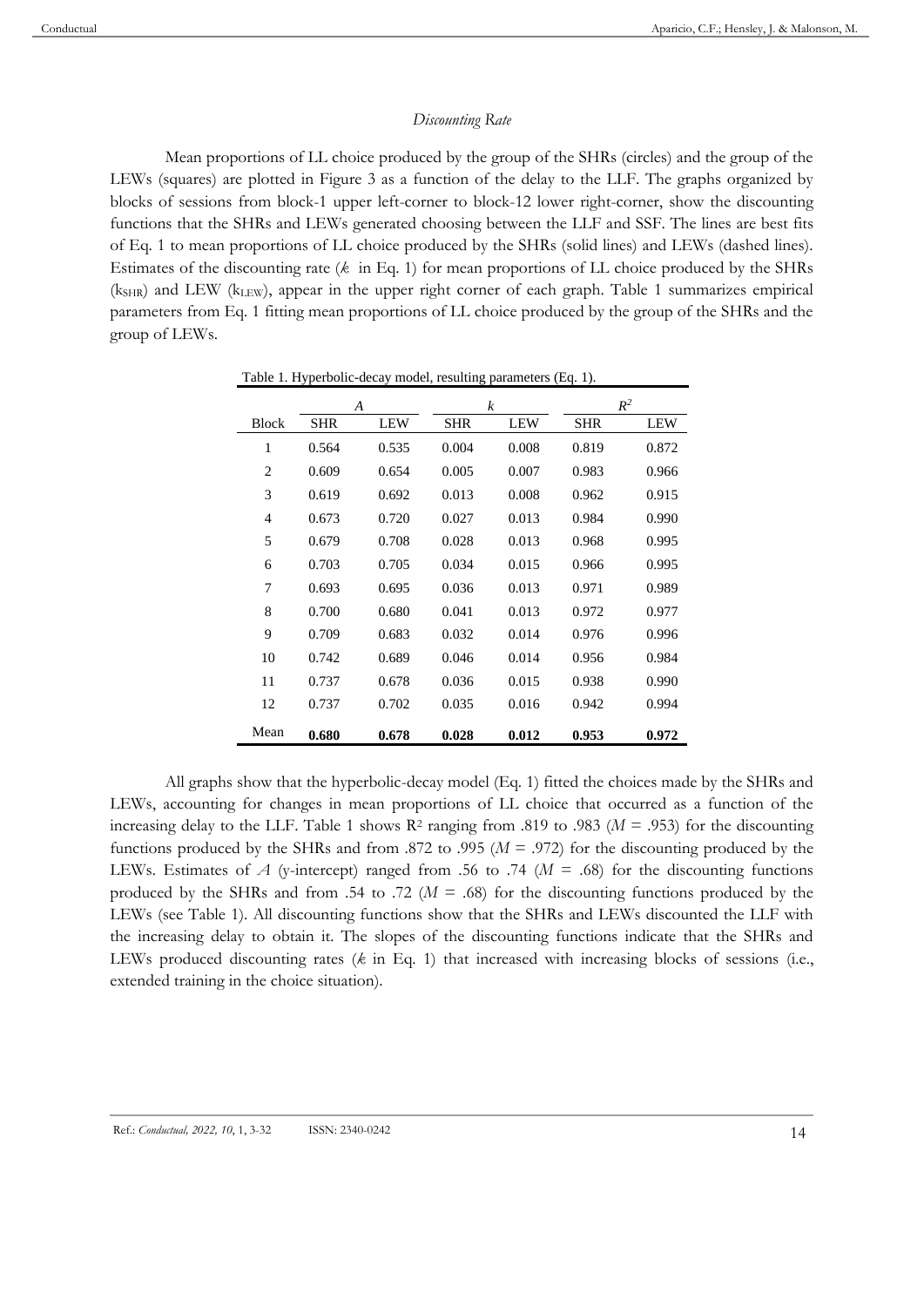

Figure 3. Proportion of LL choice as a function of the delay (s) to deliver the LLF. From left to right and top to bottom, the graphs show discounting functions produced in 12 blocks of 15 sessions each. The unfilled circles represent mean proportions LL choice computed for the group of SHRs and unfilled squares mean proportions of LLL choice computed for the group of LEWs. Estimates of discounting rate for the data produced by the SHRs (kSHR) and LEWs (kLEW) appear on the upper right corner of each graph. The line is the best fits of Eq. 1 to the data produced by the group.

Block 1 shows that the slope of the discounting function produced by the group of the LEWs is steeper ( $k = .008$ ) than the slope ( $k = .004$ ) of the discounting functions produced by the group of the SHRs, suggesting that early in training, the LEWs chose more impulsively than the SHRs. The proportions of LL choice that the individual LEWs produced across delays to the LLF ranging from .22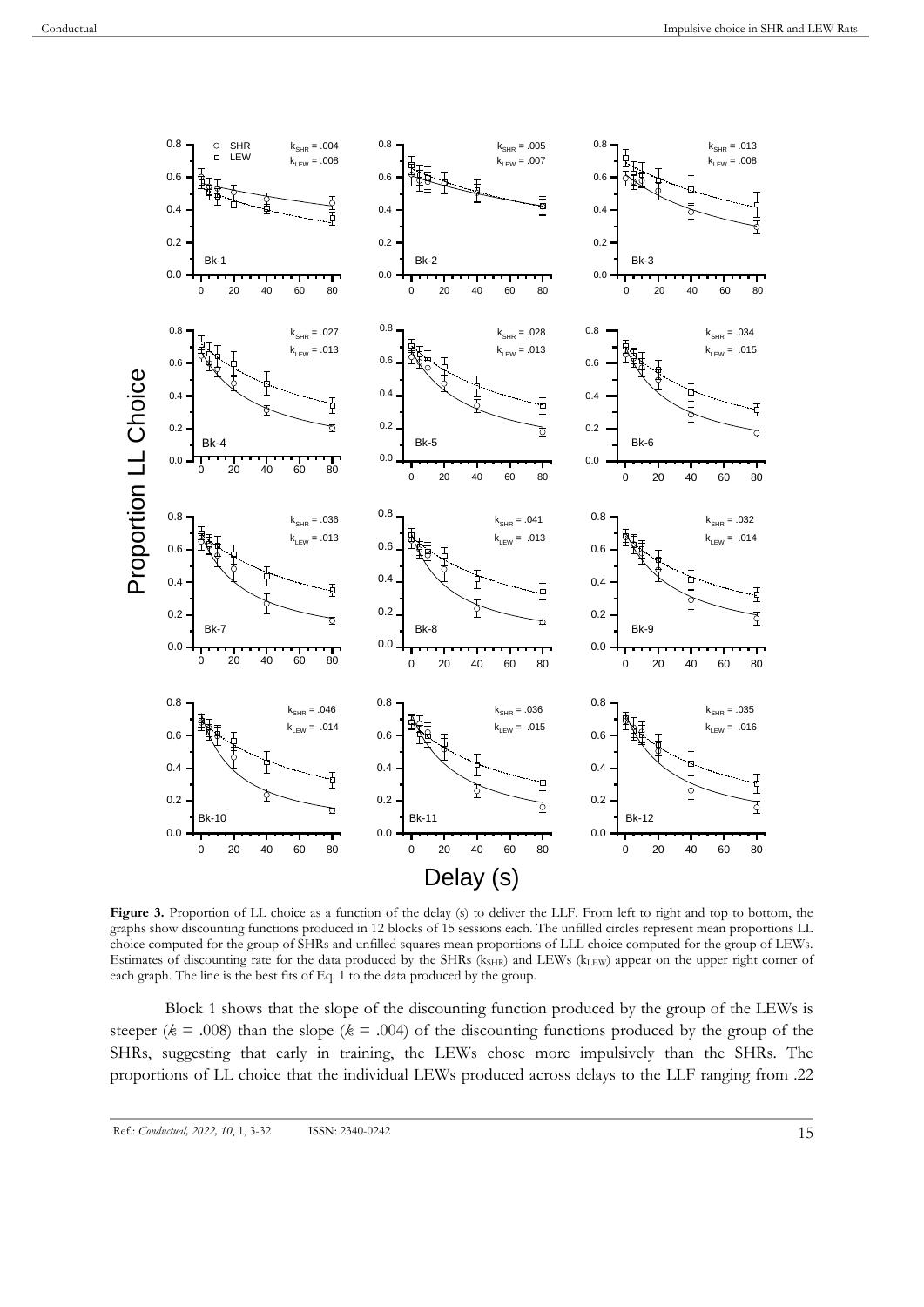to .73 (*Mdn* = .45), were greater ( $W = 351$ ,  $p = .014$ ) than the proportions of LL choice produced by the SHRs ranging from .23 to .83 (*Mdn* = .52). Yet, the discounting rates produced by the individual LEWs ranging from .005 to .013 (*Mdn* = .008), were greater ( $W = 33$ ,  $p = .042$ ) than the discounting rates produced by the individual SHRs ranging from .000 to .009 (*Mdn* = .005). Block 2 shows discounting functions of similar shapes, but the slope of the discounting function produced by the group of the LEWs is slightly steeper ( $k = .007$ ) than the slope ( $k = .005$ ) of the discounting function produced by the group of the SHRs. The individual LEWs produced discounting rates ranging from .004 to .023 (*Mdn* = .006), that were comparable ( $W = 24$ ,  $p = .437$ ) to discounting rates produced by the SHRs ranging from .002 to .014 (*Mdn* = .003). Correspondingly, the proportions of LL choice produced by the individual LEWs ranging from .18 to .87 (*Mdn* = .56) were equivalent ( $W = 721$ , p = .175) to the proportions of LL choice produced by the individual SHRs ranging from .26 to .82 (*Mdn* = .57). Block 3 shows that the discounting function produced by the group of the SHRs has a slope steeper  $(k = .013)$  than the slope  $(k = .008)$  of the discounting function produced by group of the LEWs, indicating that the SHRs made more impulsive choices than the LEWs. The proportions of choice generated by the individual LEWs ranging from .11 to .94 (*Mdn* = .59), were greater ( $W = 862$ ,  $p = .004$ ) than the proportions of choice generated by the individual SHRs ranging from .17 to .76 (*Mdn* = .46). Nonetheless, the discounting rates produced by the individual LEWs ranging from .003 to .065 (*Mdn* = .009) were similar ( $W = 14$ ,  $p = .624$ ) to the discounting rates produced by the individual SHRs ranging from .004 to .021 (*Mdn* = .017). In blocks 4 and 5, the SHRs' impulsive choices increased substantially, contrasting with the LEWs' impulsive choices showing small changes; note that the slopes of the discounting functions produced by the group of the SHRs ( $k = .027$  and .028, respectively), are steeper than the slopes ( $k = .013$ ) of the discounting functions produced by the group of the LEWs. The individual LEWs produced proportions of LL choice ranging from .14 to .94 (*Mdn* = .56), that were greater ( $W = 3629$ ,  $p < .001$ ) than the proportions of LL choice produced by the SHRs ranging from .08 to .85 (*Mdn* = .48). Correspondingly, the discounting rates produced by individual SHRs ranging from .013 to .046 (*Mdn* = .023), were greater ( $W = 109$ ,  $p = .036$ ) than the discounting rates produced by the individual LEWs ranging from .003 to .041 (*Mdn* = .013). In blocks 6 to 12, the group of the LEWs produced discounting functions showing slopes ranging from .013 to .016 ( $M = .014$ ) indicating a slight increase in their impulsive choices. In contrast, the discounting functions produced by group of the SHRs show slopes ranging from .032 to .046 (*M* = .037) showing that their impulsive choices increased considerably with increasing blocks of sessions. So, discounting rates produced by the individual SHRs ranging from .012 to .072 (*Mdn* = .035), were greater ( $W = 1330$ ,  $p \le$ .001) than discounting rates produced by the individual LEWs ranging from .004 to .075 (*Mdn* = .014). Congruently, the proportions of LL choice produced by the individual SHRs ranging from .06 to .94 (*Mdn*  $=$  .48) were significantly different (*W* = 17706,  $p \le 0.001$ ) from the proportions of LL choice produced by the individual LEWs ranging from .08 to .91 (*Mdn* = .55).

#### *Sensitivity of Choice to Immediacy of Reinforcement*

The next analysis extended the generality of findings showing that the GML (Eq. 2) fits delay discounting data produced by nonhuman animals (Aparicio, 2015; Aparicio et al., 2019). Initial-link responses that the rats emitted on the LL and SS levers were counted separately for each delay component and were aggregated across 15-sessions of the same block. Six response ratios (LL responses / SS responses) were computed for each rat and the mean of the group. Response ratios were transformed into base-2 logarithms and plotted in Figure 4, SHRs (circles) and LEWs (squares), as a function of delay ratios (SS/LL) transformed into base-2 logarithms. The 0 on the x-axis is the log<sub>2</sub> of the 0.1 / 0.1 s delay ratio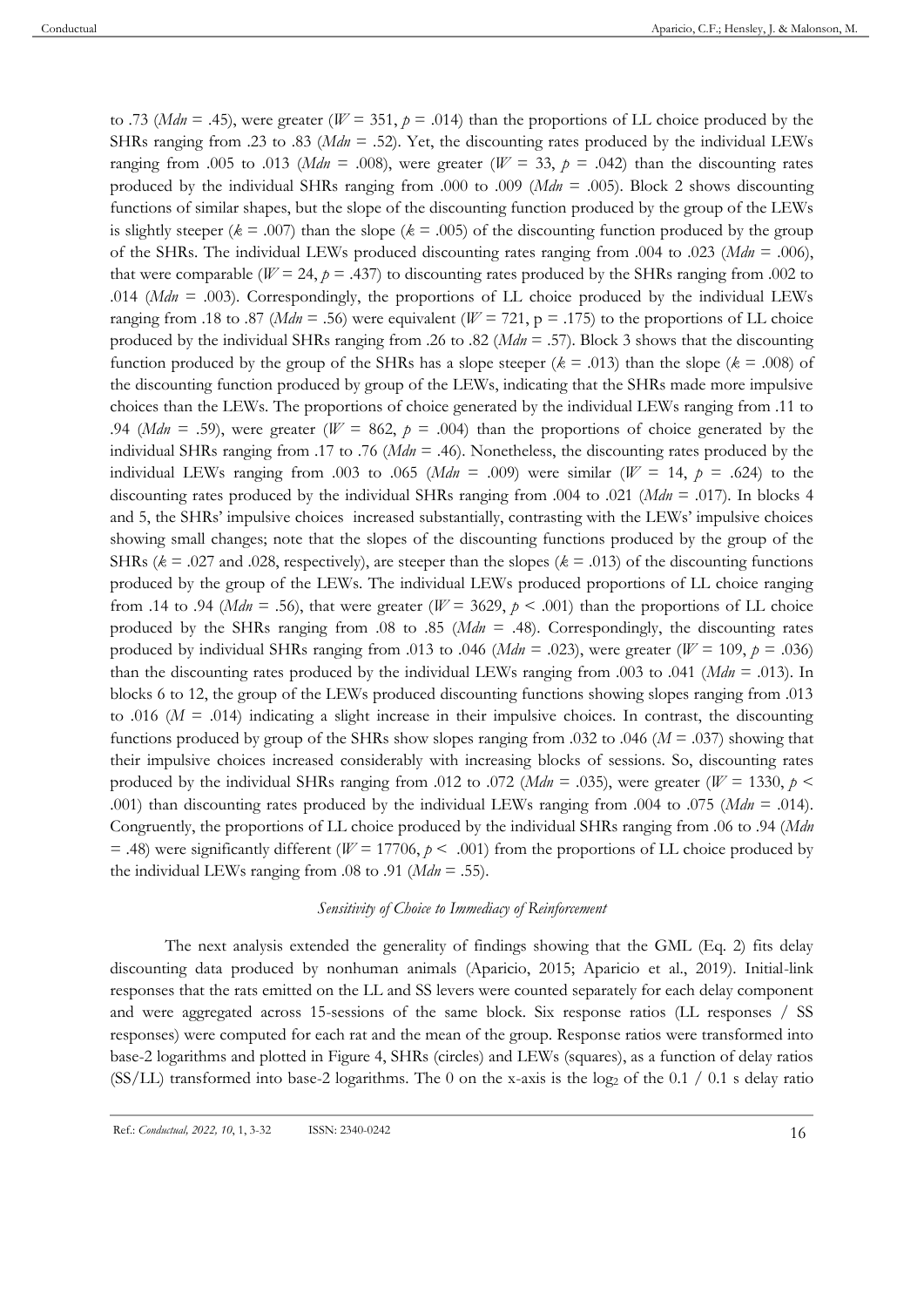and - 9.6 (close to the origin) is the log<sub>2</sub> of the  $0.1 / 80$  s delay ratio. The dotted line intercepting the y-axis at 0 is the indifference line, indicating that the response ratio was equal to 1 and the  $log_2$  of it equal to 0. On the y-axis, values greater than 0 indicate preference for the LLF (i.e.,  $log_2$  of response ratios  $> 1$ ) and values smaller than 0 preference for the SSF (i.e.,  $\log_2$  of response ratios  $\leq$  1). Graphs show response ratios computed for 12 blocks of sessions. The lines are best fits from Eq. 2 to  $log_2$  of response ratios produced by the SHRs (solid line) and LEWs (dashed line). Eq. 2 is expressed as a power law and appears in the bottom of each graph showing empirical parameters for bias (*b*) and sensitivity of choice to the immediacy of reinforcement (*s*). Table 2 shows resulting parameters from Eq. 2 fitting response ratios produced by the group of SHRs and the group of LEWs.

|                | $\boldsymbol{b}$ |            | S          |            | $R^2$      |            |
|----------------|------------------|------------|------------|------------|------------|------------|
| <b>Block</b>   | <b>SHR</b>       | <b>LEW</b> | <b>SHR</b> | <b>LEW</b> | <b>SHR</b> | <b>LEW</b> |
| 1              | 0.591            | 0.536      | 0.190      | 0.125      | 0.990      | 0.840      |
| $\overline{2}$ | 1.035            | 1.390      | 0.124      | 0.152      | 0.597      | 0.708      |
| 3              | 1.020            | 1.711      | 0.173      | 0.176      | 0.433      | 0.788      |
| $\overline{4}$ | 1.506            | 2.054      | 0.299      | 0.257      | 0.623      | 0.617      |
| 5              | 1.632            | 1.700      | 0.298      | 0.209      | 0.510      | 0.608      |
| 6              | 1.939            | 1.796      | 0.381      | 0.252      | 0.607      | 0.656      |
| 7              | 1.837            | 1.627      | 0.380      | 0.218      | 0.619      | 0.679      |
| 8              | 2.052            | 1.529      | 0.436      | 0.205      | 0.698      | 0.670      |
| 9              | 2.028            | 1.513      | 0.366      | 0.214      | 0.596      | 0.644      |
| 10             | 2.381            | 1.558      | 0.463      | 0.198      | 0.629      | 0.593      |
| 11             | 1.914            | 1.388      | 0.368      | 0.198      | 0.557      | 0.644      |
| 12             | 2.319            | 1.599      | 0.409      | 0.215      | 0.548      | 0.664      |
| Mean           | 1.688            | 1.533      | 0.324      | 0.202      | 0.617      | 0.676      |

Table 2. Generalized matching law, resulting parameters (Eq. 2).

Figure 4 shows that the GML (Eq. 2) fitted response ratios produced by the SHRs and LEWs accounting for changes in response ratios that occurred as a function of dynamic changes in the delay ratio. For the response ratios produced by the SHRs, goodness of fit  $(R<sup>2</sup>)$  ranged from .433 to .990 ( $M =$ .617) and from .593 to .840 ( $M = .676$ ) for the response ratios produced by the LEWs (see Table 2). Both strains developed a bias for pressing on the LL lever, with bias (*b*) ranging from 0.59 to 2.38 (*M* = 1.69) for the response ratios produced by the SHRs and from 0.54 to 2.05 ( $M = 1.53$ ) for the response ratios produced by the LEWs. The rats' bias for pressing on the LL lever caused choice to deviate from matching to undermatching as changes in response ratios were slower than those predicted by the GML (Eq. 2) changing the delay ratio.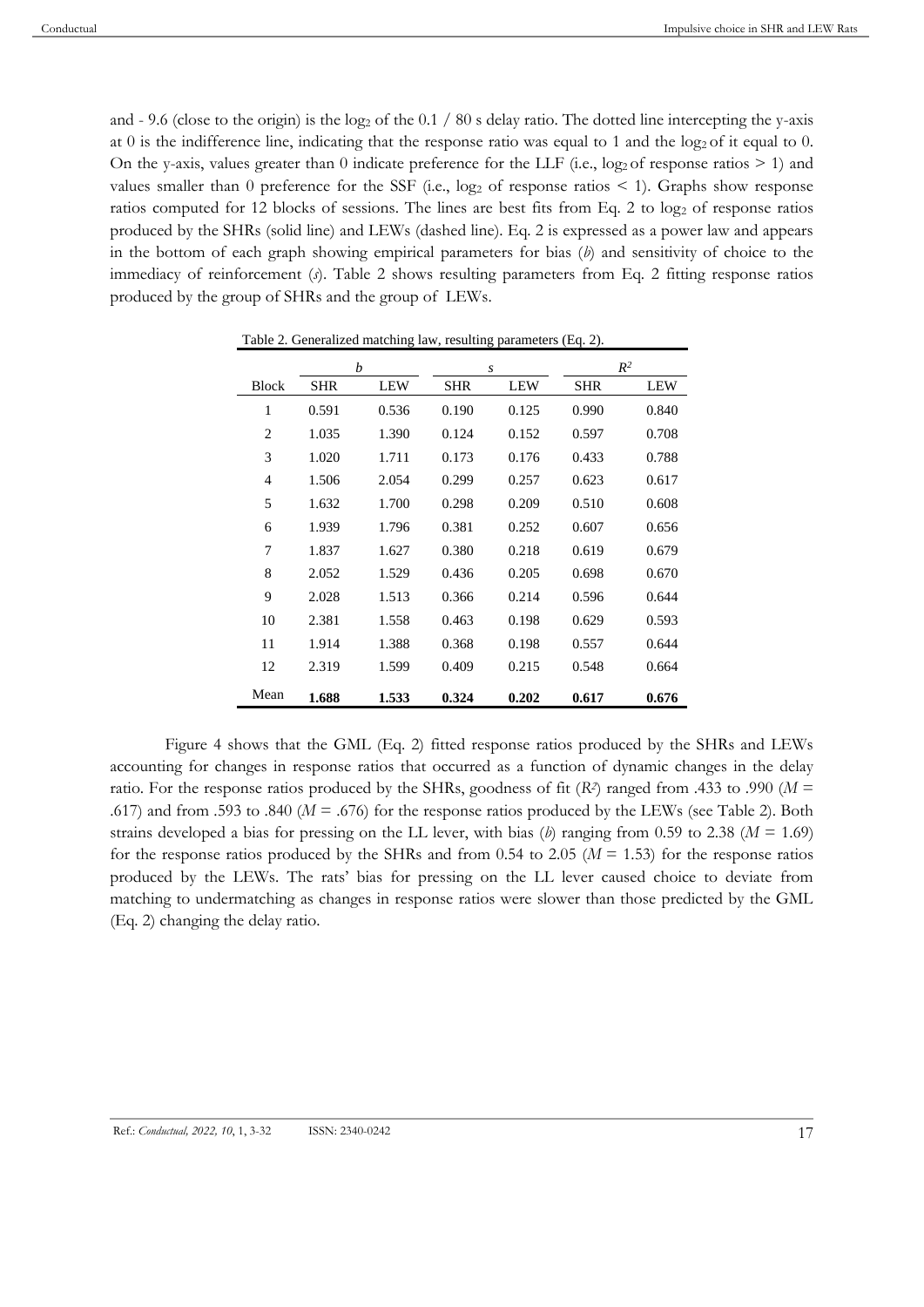

Figure 4. Log<sub>2</sub> of response ratio (LL/SS) as a function of the Log<sub>2</sub> of the delay ratio (SS/LL). The dotted line intercepting the yaxis at zero is the indifference line and the solid line the best fit of Eq. 2 to the mean data produced by the groups of SHRs and LEWs. Other details as in Fig. 3.

The choices that the group of the LEWs made early in training (blocks of sessions 1 to 3) were comparable to the choices made by the group of the SHRs. Sensitivity to the immediacy of reinforcement (*s* in Eq. 2) for the choices made by the group of the LEWs ( $s = 0.12, 0.15,$  and 0.18, respectively,  $M =$ 0.15) was comparable to sensitivity for the choices made by the group of the SHRs ( $s = 0.19, 0.12,$  and 0.17, respectively,  $M = 0.16$ ). The response ratios produced by the individual LEWs ranging from  $-3.09$ to 3.88 (*Mdn* = 0.11) were similar ( $W = 5827$ ,  $p = .226$ ) to the response ratios produced by the individual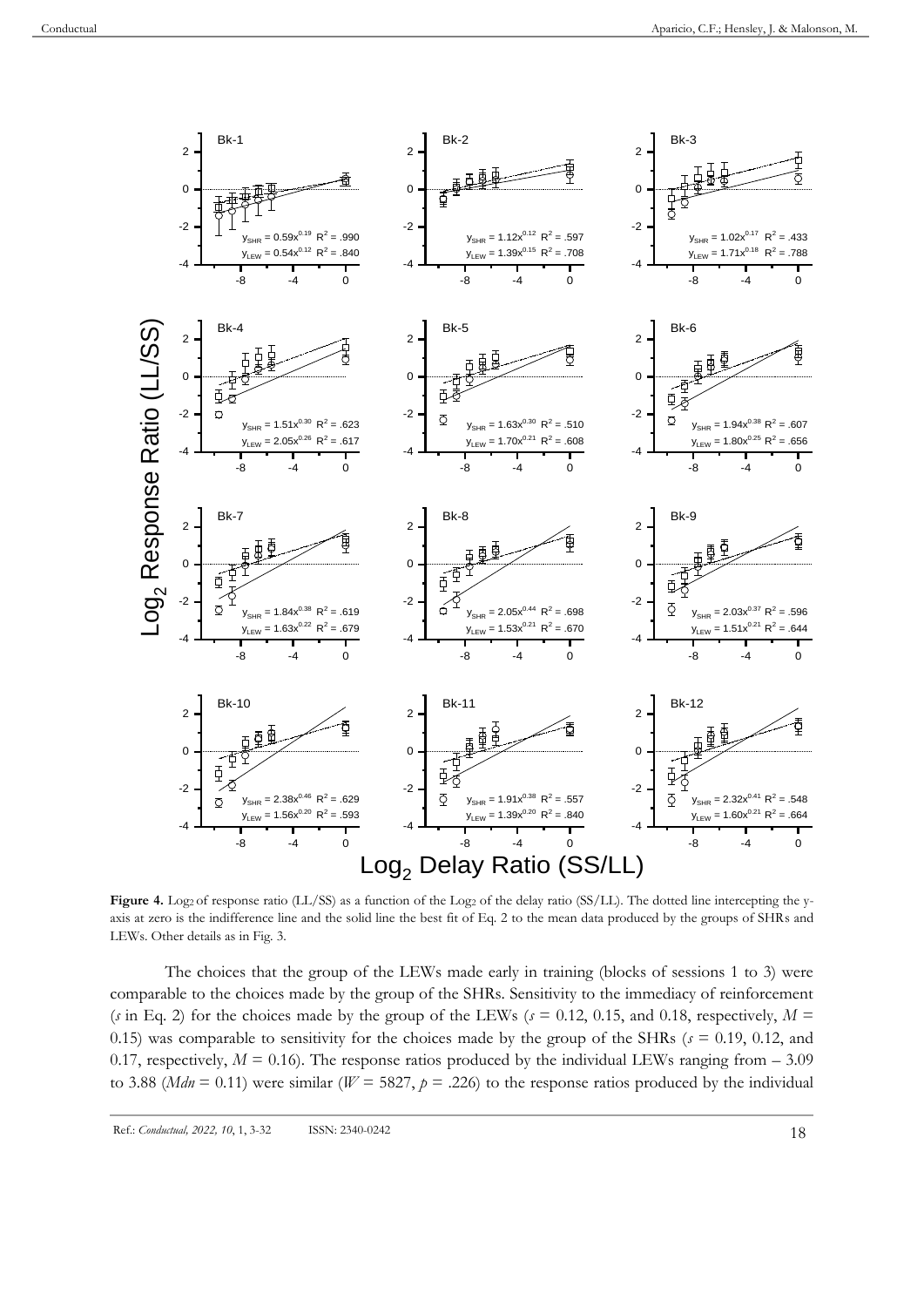SHRs ranging from  $- 2.30$  to 2.27 (*Mdn* = 0.10). Correspondingly, sensitivity to the immediacy of reinforcement for the choices made by the individual LEWs, *s* ranging from .07 to .30 (*Mdn* = .15), was comparable ( $W = 200$ ,  $p = .157$ ) to sensitivity for the choices made by the individual SHRs, *s* ranging from .01 to .25 ( $Mdn = .11$ ).

In blocks of sessions 4 to 6, the SHRs made more impulsive choices than the LEWs. Sensitivity to the immediacy of reinforcement for the choices made by the group of the SHRs (*s* = 0.30, 0.30, and 0.38, respectively,  $M = 0.33$ ) was higher than sensitivity for the choices made by the group of the LEWs (*s*  $= 0.26, 0.21,$  and 0.25, respectively,  $M = 0.24$ ). Response ratios produced by the individual LEWs ranging from  $-$  2.59 to 4.02 (*Mdn* = 0.34) were greater (*W* = 7844,  $p$  < .001) than response ratios produced by the individual SHRs ranging from – 3.43 to 2.91 (*Mdn* = - 0.12). Sensitivity to the immediacy of reinforcement for the choices made by the individual SHRs, *s* ranging from .16 to .43 (*Mdn* = .29), was higher ( $W = 241$ ,  $p = .009$ ) than sensitivity for the choices made by the individual LEWs, *s* ranging from .10 to .31 (*Mdn* = .23). In blocks of sessions 7 to 9, the SHRs' sensitivity of choice to the immediacy of reinforcement increased ( $s = 0.38, 0.44,$  and 0.37, respectively,  $M = 0.39$ ) which contrasted with the LEWs' sensitivity of choice to the immediacy of reinforcement that decreased ( $s = 0.22, 0.21$ , and 0.21, respectively,  $M = 0.21$ ). Accordingly, response ratios produced by the individual SHRs ranging from  $-$  3.94 to 3.37 (*Mdn*  $=$  - 0.16) were significantly different ( $W = 3058$ ,  $p < .001$ ) from response ratios produced by the individual LEWs ranging from  $-3.08$  to 3.08 (*Mdn* = 0.20). Thus, sensitivity to the immediacy of reinforcement for the choices made by the individual SHRs, s ranging from .24 to .50 ( $Mdn = .32$ ), was greater ( $W = 276$ ,  $p <$ .001) than sensitivity for the choices made by the individual LEWs, s ranging from .11 to .37 (*Mdn* = .21). While the choices made by the group of the LEWs show a slight decrease in sensitivity to reinforcement in blocks 10 to 12 ( $s = 0.20$ , 0.20, and 0.21, respectively,  $M = 0.20$ ), the choices made by the group of the SHRs show the highest sensitivity to the immediacy of reinforcement (*s* = 0.46, 0.37, and 0.41, respectively,  $M = 0.41$ ). Response ratios made by the individual SHRs ranging from  $- 3.77$  to 3.94 (*Mdn* = - 0.03) were different ( $W = 3665$ ,  $p \le 0.001$ ) from response ratios made by the individual LEWs ranging from – 3.44 to 2.98 (*Mdn* = 0.20). Thus, sensitivity for the choices made by the individual SHRs, s ranging from .26 to .53 (*Mdn* = .33), was greater (W = 293,  $p \le 0.001$ ) than sensitivity for the choices made by the individual LEWs, s ranging from .14 to .35 (*Mdn* = .23).

## Discounting Rate *and Sensitivity of Choice to the Immediacy of Reinforcement*

Both strains show that their impulsive choices increased with extended training in the choice situation (180 sessions). In block-12 of sessions; however, the group of the SHRs made more impulsive choices generating higher discounting rates (*k* = .035) and greater sensitivity to the immediacy of reinforcement ( $s = 0.41$ ) than the group of the LEWs ( $k = .016$ ,  $s = 0.21$ , respectively). These results were verified with discounting rates and estimates of sensitivity of choice to the immediacy of reinforcement computed with choices made by the individual SHRs and LEWs. These computations are plotted in Figure 5 as a function of blocks of sessions. The top graphs show discounting rates produced by the individual SHRs (left graph) and LEWs (right graph) and the bottom graphs show estimates of sensitivity to the immediacy of reinforcement. The unfilled symbols stand for estimates for the choices made by the individuals and the filled symbols stand for estimates averaged for the group of the SHRs (circles) and LEWs (squares). Lines are best fit generated by a 4-parameters logistic (4PL) nonlinear regression model formally expressed as follows.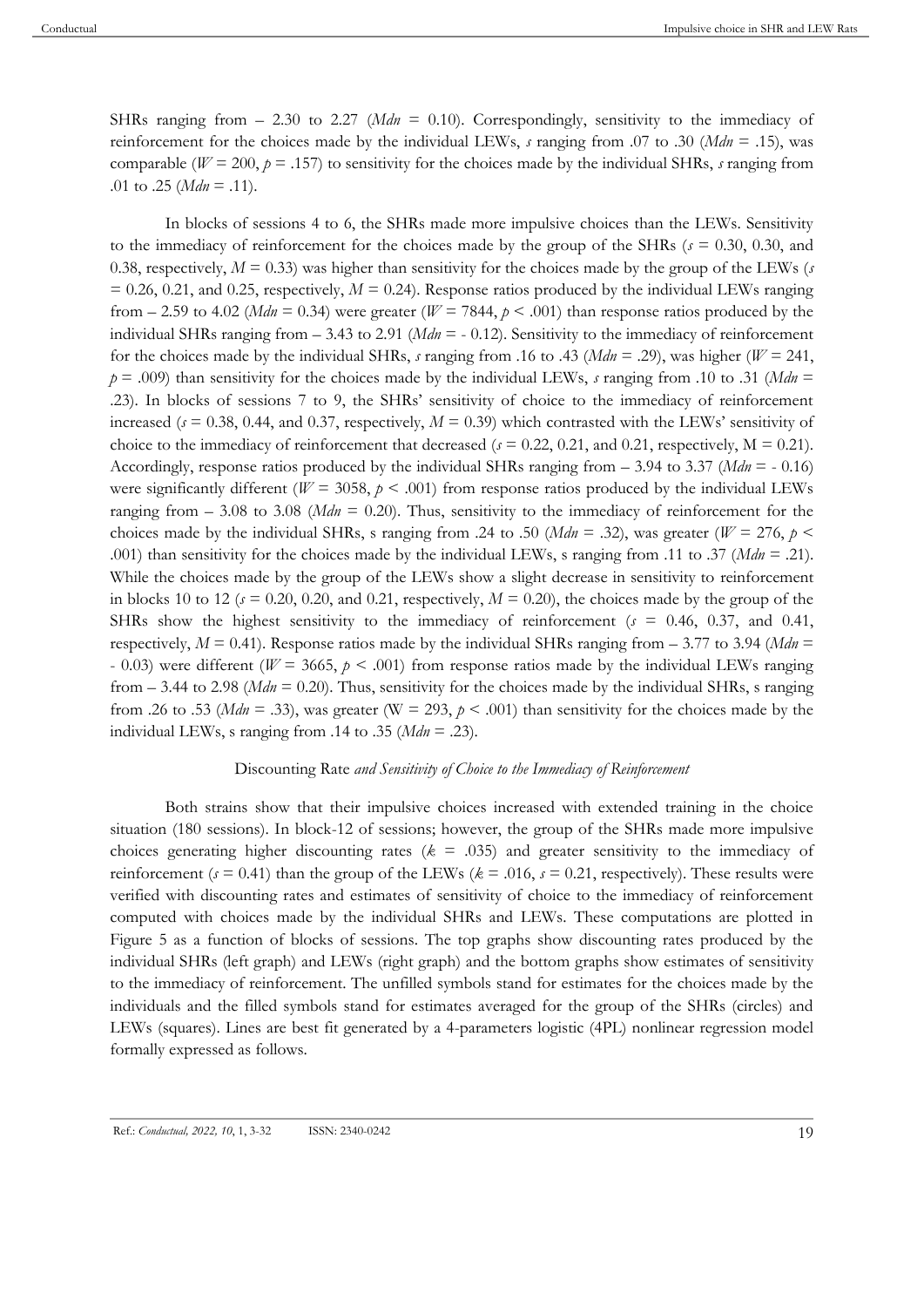$$
y = \frac{A_1 - A_2}{1 + (x/x_0)^p} + A_2,\tag{3}
$$

where  $A_I$  is the lowest or initial value estimated for either *k* or *s*, *p* is the slope of the curve,  $x_0$  its inflection, and *A<sup>2</sup>* serving as the highest or final value estimated for either *k* or *s*.

The top graphs of Figure 5 show that the discounting rates produced by the SHRs and LEWs increased with increasing block of sessions. Eq. 3 fitted mean discounting rates produced by the SHRs (*R<sup>2</sup>*  $=$  .989) and LEWs ( $R$ <sup>2</sup> = .939). Discounting rates produced by individual SHRs ranging from 0 to .072 (*Mdn* = .026) are significantly higher ( $W = 3575.5$ ,  $p < .001$ ) than discounting rates produced by the individual LEWs ranging from .003 to .075 (*Mdn* = .013). The parameters  $A_1$  and  $A_2$  revealed that the discounting rates produced by the SHRs increased from .004 to .036 as the discounting rates produced by the LEWs increased from .008 to .018, respectively. The slope of the curve fitting discounting rates produced by the LEWs is steeper  $(p = 4.99)$  than the slope of the curve fitting discounting rates produced by the SHRs ( $p = 4.35$ ), indicating that discounting rates produced by the LEWs increased faster than discounting rates produced by the SHRs. Estimates of the inflections of the curves show that the discounting rates produced by the LEW reached asymptotical level sooner ( $x_0$  = 3.02) than the discounting rates produced by the SHRs  $(x_0 = 3.62)$ .



**Figure 5.** For the data produced by the individual SHRs (left graphs) and LEWs (right graphs), estimates of discounting rate (top) and sensitivity of choice to the immediacy of reinforcement (bottom) as a function of blocks of sessions. Unfilled symbols are the data from the individuals and filled symbols with error bars the mean of the group.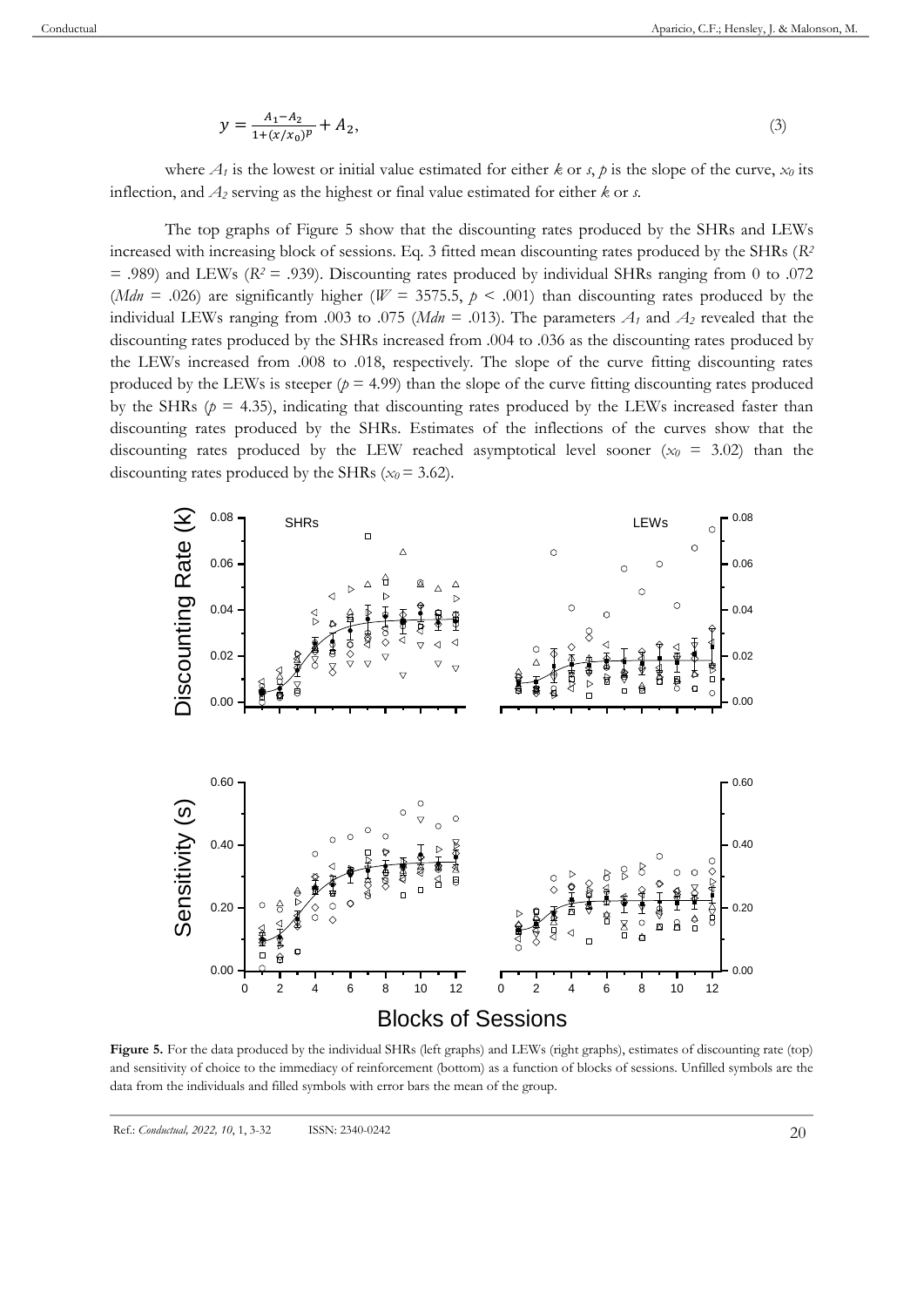The bottom graphs show that sensitivity of choice to the immediacy of reinforcement increased as a function of extended training in the choice situation. Eq. 3 suitably fit the mean estimates of sensitivity to the immediacy of reinforcement computed for the choices made by the SHRs (*R<sup>2</sup>* = .974) and LEWs ( $R^2$  = .957). Sensitivities to the immediacy of reinforcement estimated for the choices made by the individual SHRs ranging from .008 to .533 ( $Mdn = .292$ ) are significantly greater ( $W = 3694.5$ ,  $p \le$ .001) than sensitivities estimated for choices made by the individual LEWs ranging from .074 to .365 (*Mdn*  $=$  .192). For the choices made by the SHRs the parameters  $A_1$  and  $A_2$  estimated that sensitivity to the immediacy of reinforcement increased from 0.09 to 0.35 as the choices made by the LEWs regarding sensitivity to the immediacy of the reinforcement increased from 0.13 to 0.22, respectively. The slope of the curve fitting estimates of sensitivity for the choices made by SHRs ( $p = 3.65$ ) is steeper than the slope of the curve fitting estimates of sensitivity for the choices made by the LEWs ( $p = 2.62$ ); thus, changes in sensitivity to the immediacy of reinforcement occurred faster for the SHRs than for the LEWs. The inflections of the curves fitting estimates of sensitivity indicate that the choices made by the LEWs reached maximum level earlier in training ( $x_0$  = 2.62) than the choices made by the SHRs ( $x_0$  = 3.65).

The last analysis extended the generality of findings showing some regularity between the Hyperbolic-decay Model (Eq. 1) and the Generalized Matching Law (Eq. 2). Discounting rates produced by the individual SHRs and LEWs were plotted in Figure 6 against estimates of sensitivity of choice to the immediacy of reinforcement. The left graph shows computations for the SHRs and the right graph computations for the LEWs. Unfilled symbols represent estimates for the individual SHRs and LEWs and filled symbols estimates averaged for the group of SHRs (circles) and LEWs (squares). Results from linear regression and Pearson's *r* appear on the left-upper corner of each graph. The graphs show positive correlations between discounting rates and estimates of sensitivity of choice to the immediacy of reinforcement. The slopes of the regression lines fitting mean estimates of *k* and *s* for the group of the SHRs ( $s = 1.58$ ) and LEWs ( $s = 1.56$ ), are comparable. Distinctly, the positive correlation between mean estimates of  $k$  and  $s$  for the group of the SHRs ( $r = .991$ ) is higher than the positive correlation between mean estimates of k and s for the group of the LEWs  $(r = .942)$ . Linear regression accounted for changes in mean estimates of *k* and *s* for the group of SHRs ( $R$ <sup>2</sup> = .980) and LEWs ( $R$ <sup>2</sup> = .876). The slopes of the lines fitting estimates of *k* and *s* for the choices made the individual SHRs ranging from 0.05 to 0.27 (*Mdn*  $= 0.13$ ) were similar (*W* = 27, *p* = .233) to the slopes of the lines fitting estimates of *k* and *s* for the choices made by the individual LEWs ranging from  $0.04$  to  $0.22$  (*Mdn* = 0.11). Positive correlations between *k* and *s* for the choices made by the individual SHRs, *Pearson's r* ranging from .856 to .987 (*Mdn* = .924), were similar ( $W = 23$ ,  $p = .529$ ) to positive correlations between *k* and *s* for the choices made by the individual LEWs, Pearson's ranging from .684 to .975 (*Mdn* = .905). Linear regression fitted estimates of *k* and *s*,  $R^2$  *s* ranging from .706 to .971 (*Mdn* = .839) for the choices made by the individual SHRs were comparable ( $W = 23$ , p = .529) to *R*<sup>2</sup>*s* ranging from .415 to .946 ( $Mdn = .801$ ) for the choices made by the individual LEWs.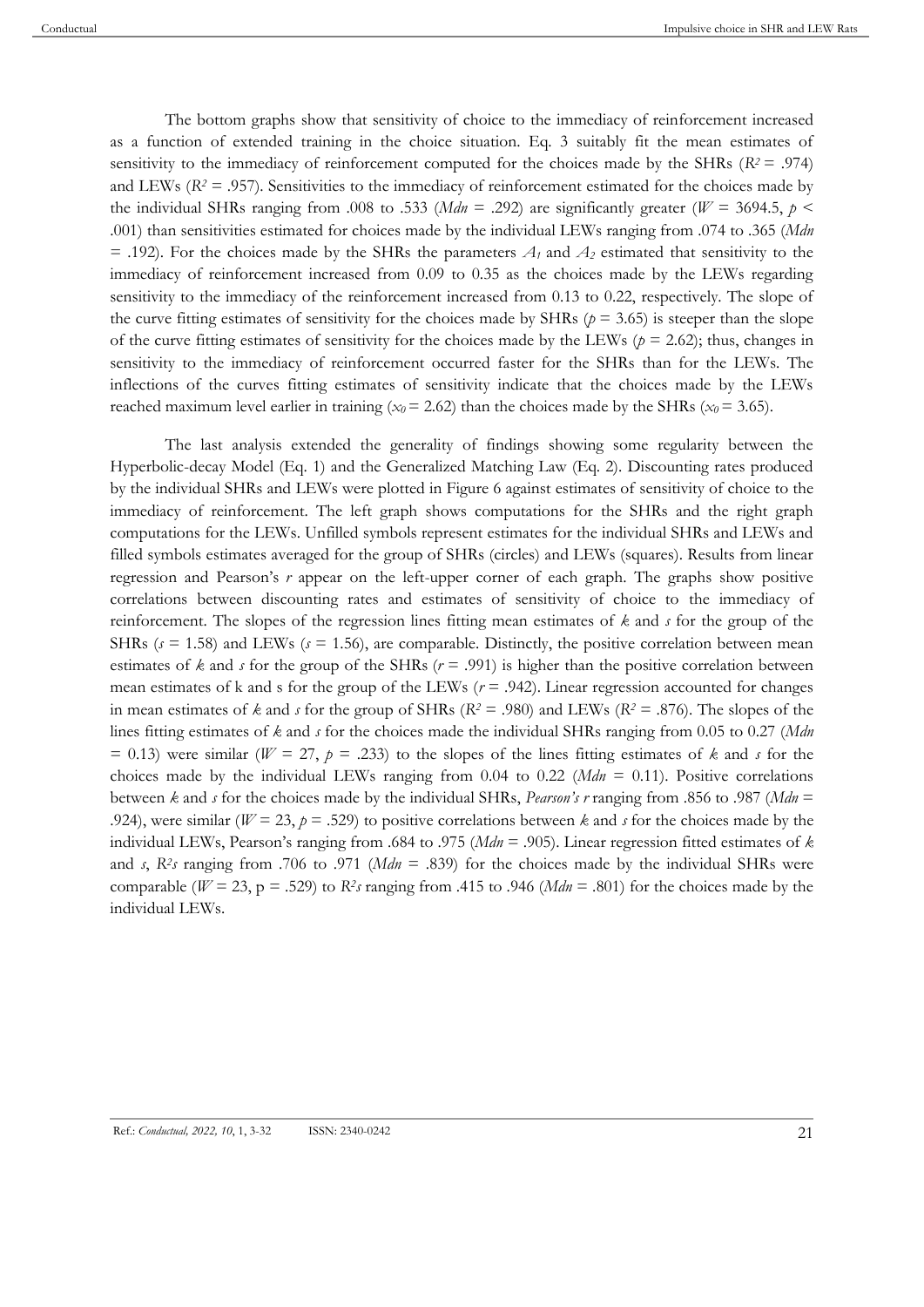

**Figure 6.** Estimates of *k* as a function of estimates of *s*. The left graph shows the data from the SHRs, and the right graph shows the data from the LEWs. The unfilled symbols represent the estimates for the data of the individual SHR and WKYs and filled symbols with regressions lines the mean for the group data. Regression results and Pearson's r appear on the left-upper corner of each graph. Note the log<sub>10</sub> base scales on the x- and y-axis.

## **Discussion**

## *Preference*

The analyses of choice revealed that the LEWs developed a stronger preference for the LLF than the SHRs across blocks of sessions (Fig. 1) and food deliveries (Fig. 2). The analysis of the proportion of LL choice block by block of sessions allowed the scrutiny of global changes in preference, supporting the notion that naïve non-human animals learn to choose impulsively with their experience in the choice situation regardless of their genetic or neurophysiological conditions at the beginning of training (Aparicio et al., 2019). When the LLF was obtained with a slight delay (0.1 s), both strains pressed the LL lever more than the SS lever developing a strong preference for the LLF. The LEWs and SHRs showed a small decrease in their preference for the LLF when it was obtained with delays of 5 and 10 s. The LEWs' preference for the LLF continued when it was delayed 20 s, but the SHRs pressed both levers with similar frequency showing indifference to produce either the LLF or SSF. Both strains pressed the SS lever more than the LL lever when the LLF was delayed 40 or 80 s, producing proportions of LL choice indicating that the LEWs' and SHRs' preference for the SSF increased across blocks. These findings are consistent with those showing that preference for the LLF gradually changes to preference for the SSF when the delay to LLF changes dynamically within sessions (Aparicio et al., 2019), and the present study extends the generality of these findings to SHR and LEW rats.

The local analysis of choice food by food delivery remarkable demonstrated that LEW and SHR rats track with their responses the lever producing the LLF (Fig. 2). It was shown that the LEWs and SHRs pressed both the SS and LL levers to produce the first food within a delay component, which indicated an indifference in choosing the SSF or LLF, respectively. This result occurred because the delays to the LLF were presented in random order during the session, making it difficult for the rats to anticipate the first amount of food (1-pellet or 4-plellets) to be delivered with the actual delay component. It has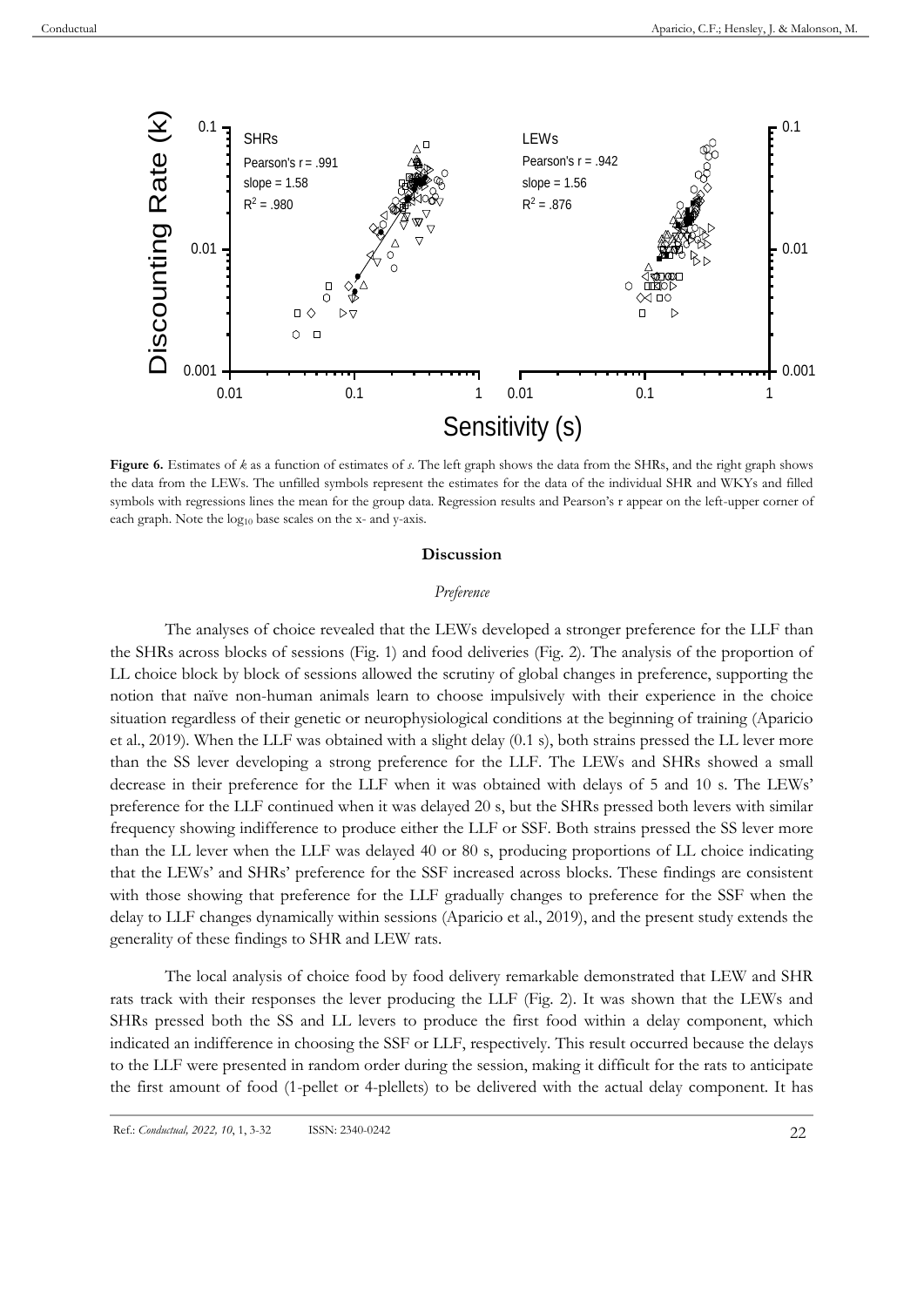been shown that two or more foods produced with the same lever are required for the rats to detect the amount of food and the delay to obtain it (Aparicio et al., 2020). In the present study, the LEWs and SHRs pressed the LL lever more than the SS lever to produce the LLF with delays of 0.1 and 5 s. Both strains showed a slight decrease in their preference for the LLF when it was obtained with a 10 s delay while showing an indifference to obtain either the LLF or SSF when the LLF was delayed 20 s. The LEWs' and SHRs' preference for the SSF emerged when the LLF was delayed 40 s, and it was confirmed when they obtained the LLF with an 80 s delay. These findings support the notion that impulsive choice in non-human animals is controlled food by food with their responses tracking the amount of food and the delay to obtain it (Aparicio, et al., 2019, 2020).

#### *Discounting Rate*

In regards to choosing between the SSF and the LLF, the SHRs and LEWs produced discounting functions indicating that the LLF was discounted as a function of the delay to obtain it (Fig. 3). Mazur's (1987) hyperbolic-decay model fitted the data produced by the SHRs and LEWs well, accounting for most of the variability in the proportion of LL choice that occurred as a function of rapid changes in the delay to the LLF. The discounting functions produced by the SHRs and LEWs showed y-intercepts (*A*) with values that increased across blocks of sessions, indicating that their sensitivity to the magnitude of the LLF increased with increased training to obtain the LLF with a .01 s delay. Also, the slopes of the discounting functions produced by the SHRs and LEWs indicated that discounting rate (*k*) increased across blocks of sessions (Fig. 5). In the first block of sessions, the discounting functions produced by the LEWs had slopes steeper than the slopes of the discounting functions produced by the SHRs, indicating that the LEWs made more impulsive choices at the beginning of the study than the SHRs. In the second block of sessions, the slopes of the discounting functions produced by SHRs were equivalent to the slopes of the discounting functions produced by the LEWs, suggesting no differences in discounting rates. Impulsive choice in the SHRs increased notoriously with increasing blocks of sessions, producing discounting functions with slopes steeper than the slopes of the discounting functions produced by LEWs. These findings add to the cumulative body of empirical evidence showing that impulsive choice increases with the organism's experience in the choice situation (Aparicio, 2015; Aparicio et al, 2013, 2020), supporting the notion that impulsivity in non-human animals is not a static property of behavior solely determined by genetic and neurochemical mechanisms (Aparicio et al., 2019).

#### *Sensitivity of Choice to Immediacy of Reinforcement*

A modified version of Baum's (1974) Generalized Matching Law (GML) was used to estimate sensitivity of choice to the immediacy of reinforcement (*s*) and a bias (*b*) for pressing one lever more times than the other. The GML (Eq. 2) fitted discounting data produced by the SHRs and LEWs (Fig. 4), accounting for changes in response ratios that occurred as a function of dynamic changes in delay ratios. The SHRs and LEWs developed a bias for pressing the LL lever more times than the SS lever causing choice to deviate from matching to undermatching (Baum, 1974), with changes in their response ratios that were slower than changes in delay ratios. Consistent with the discounting rates (*k* in Eq. 1) that the SHRs and LEWs produced in blocks of sessions 1 to 3, estimates of sensitivity to the immediacy of reinforcement (*s* in Eq. 2) showed no differences between strains in impulsive choice early in training. In blocks of sessions 4 to 6, however, the choices made by the SHRs indicated higher sensitivity to the immediacy of reinforcement than the choices made by the LEWs. Whereas in blocks 7 to 12 the choices made by LEWs showed minor changes sensitivity to the immediacy of reinforcement; comparably, the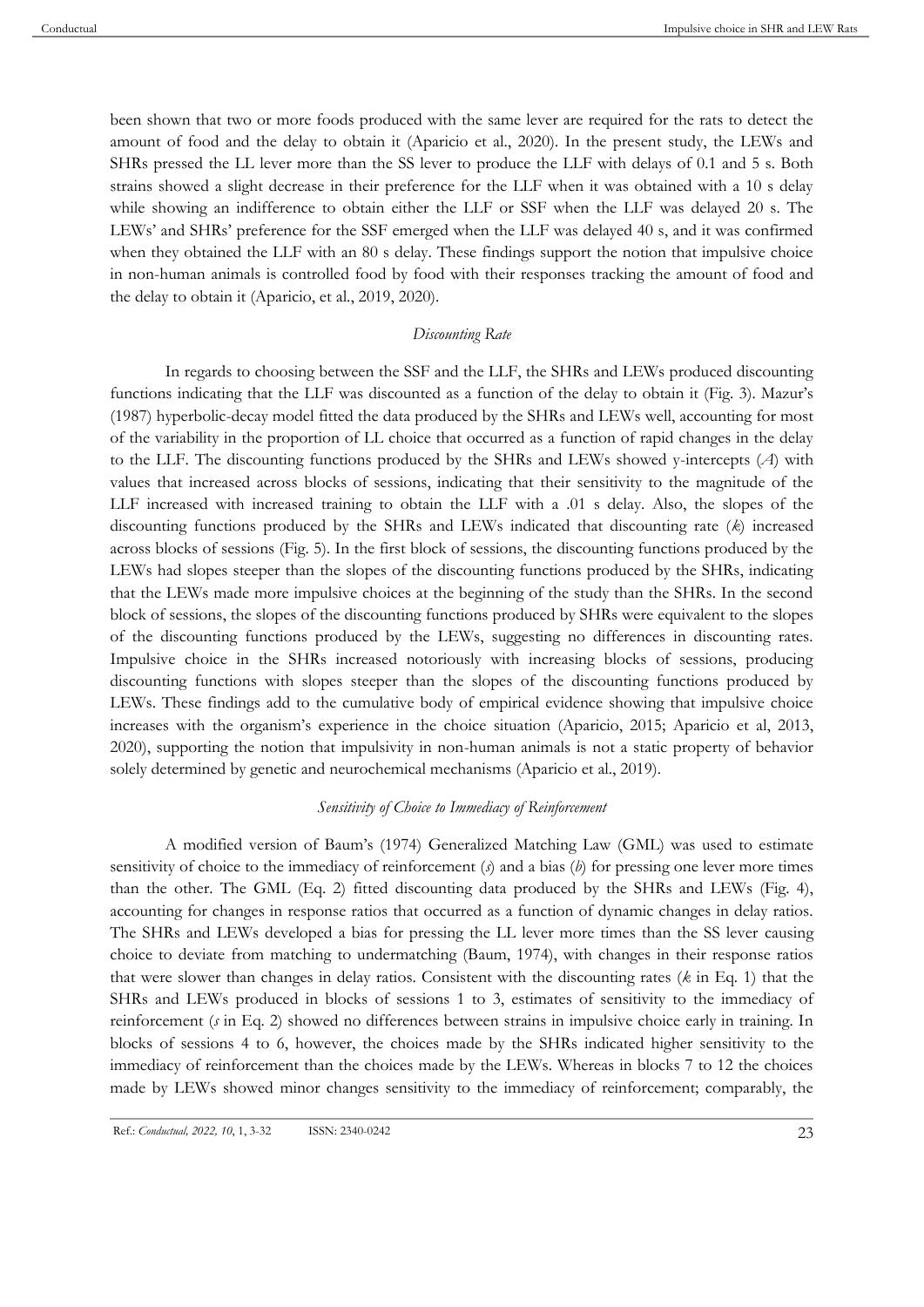choices made by the SHRs indicated their highest sensitivity to the immediacy of reinforcement. These results extend the generality of findings showing that Baum's GML fits discounting data produced by non-human animals well (Aparicio, 2015; Aparicio et al., 2019), detecting factors causing undermatching such as asymmetrical pausing, inconsistency in preference through time, patterns of changeover, and brief bouts of responding (Baum, 1979).

# *Hyperbolic decay model and the generalized matching law*

At the beginning of training (blocks of sessions 1 and 2) the group of LEW rats made more impulsive choices than the group of SHR rats. For both groups impulsive choice increased as a function of increasing blocks of sessions. At the end of training (blocks of sessions 9 to 12), however, the SHRs produced higher discounting rates (Fig. 3) and developed more sensitivity to the immediacy of reinforcement (Fig. 4) than the LEWs. More evidence supporting the finding that SHRs chosen more impulsively than LEWs, came from the analyses of the choices made by the individual SHRs showing greater discounting rates (*k* in Eq. 1) and higher sensitivity to the immediacy of reinforcement (*s* in Eq. 2) than the individual LEWs (Fig. 5); confirming that the SHRs behave more impulsively than the LEWs, perhaps due to poor sustained attention (Diana, 2002) and hypersensitivity to delayed consequences in the SHR (Johansen et al., 2005).

A 4 -parameters logistic (4PL) nonlinear regression model (Eq. 3) fitted discounting rates and estimates of sensitivity to the immediacy of reinforcement well, accounting for changes in values of *k* and *s* that occurred as a function of increasing the number of blocks of sessions. The slope of the curve (*p*) fitting the discounting rates (*k* values) produced by the LEWs was steeper than the slope of the curve fitting the discounting rates produced by the SHRs, indicating that the discounting rates produced by the LEWs changed faster than discounting rates produced by the SHRs. However, the slope of the curve (*p*) fitting estimates of sensitivity to the immediacy of reinforcement (*s* values) for the choices made by the SHRs, was steeper than the slope of the line fitting estimates of sensitivity to the immediacy of reinforcement for the choices made by the LEWs, indicating that the choices made by SHRs developed faster changes in sensitivity to the immediacy of reinforcement than the choices made by the LEWs. The inflection points of the curves (*x0*) fitting estimates of *k* and *s* for the choices made by the LEWs showed values lower than those of the inflection points fitting estimates of *k* and *s* for the choices made by the SHRs, indicating that the choices made by the LEWs reached to asymptotical level faster than choices made by the SHRs. For the choices made by individual LEWs, estimates of the initial values (*A1*) of *k* and *s* were higher than those corresponding to the choices made by individual the SHRs, confirming the LEWs made more impulsive choices at the beginning of the training than the SHRs. The claim that the SHRs developed more impulsivity across blocks of sessions than the LEWs was nicely supported by estimates of final values (*A2*) of *k* and *s,* indicating that at the end of training the SHRs produced greater discounting rates and developed higher sensitivity to the immediacy of reinforcement than the LEWs. The current 4-parameters logistic (4PL) nonlinear regression model has been successfully used to estimate the inhibitory control of responses in non-human animals (Elcoro, et al., 2016), as well as, to analyze the acquisition, behavioral inhibition, and restoration of responses in SHRs and LEWs (Aparicio et al., 2020). The present study extends the efficacy and generality of Eq. 3 to estimate changes in discounting rate and sensitivity to the immediacy of reinforcement. Future research analyzing impulsivity in inbred strains of SHR and LEW rats, may find the current 4-parameters logistic nonlinear regression model (4PL) useful to estimate the effect of neuropharmacological variables on their impulsive choices.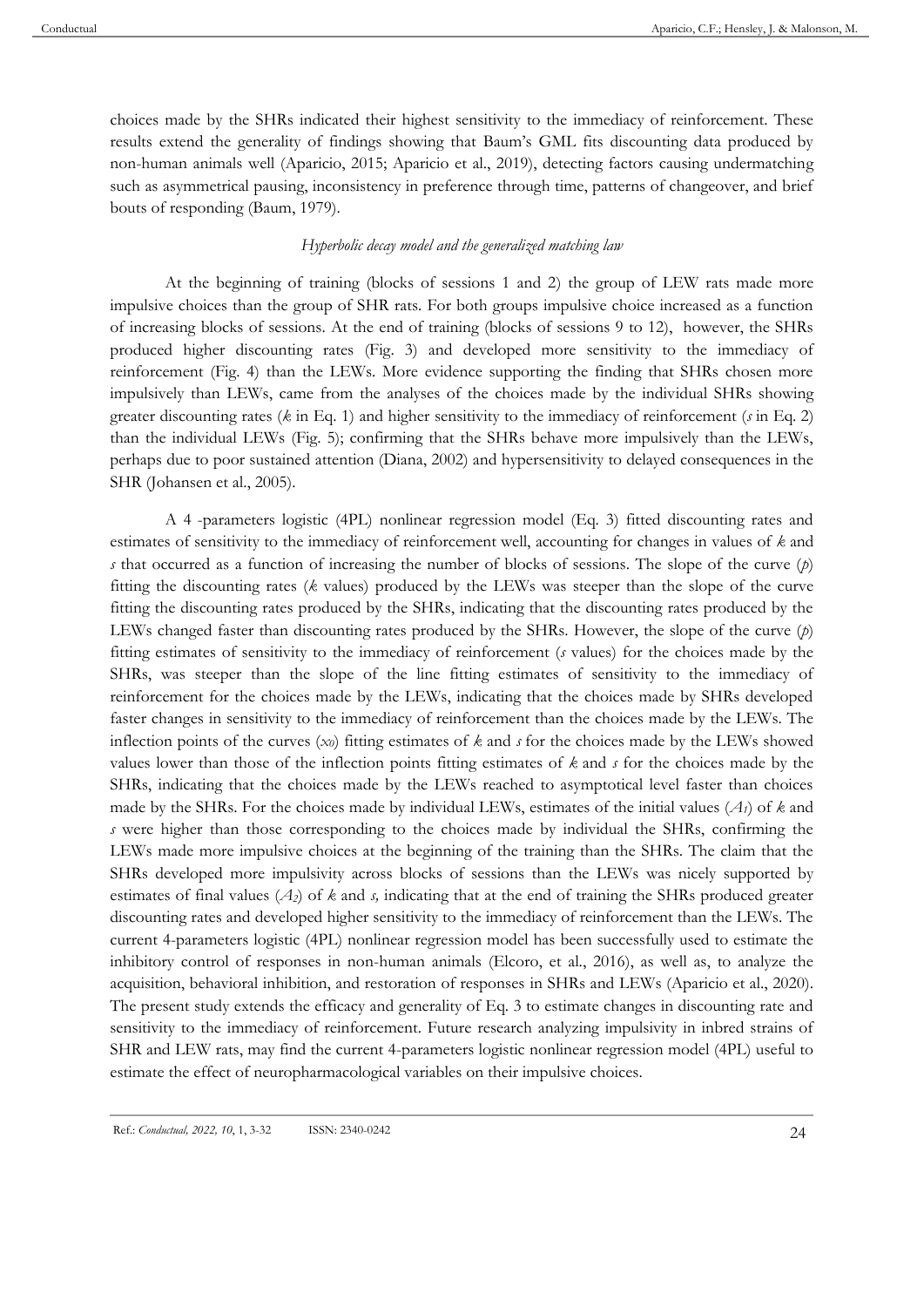Lastly, the present study looked for evidence supporting some compatibility between the hyperbolic-decay model (Eq. 1) and the generalized matching law (Eq. 2). Discounting rates (*k*) produced by the SHRs and LEWs were plotted as a function of estimates of sensitivity of choice (*s*) to the immediacy of reinforcement (Fig. 6). We found positive correlations between *k* and *s*. The line fitting estimates of *k* and *s* for the choices made by the SHRs showed a slightly steeper slope (1.58) and higher *Pearson' r* (.991) than the slope of the line fitting estimates of *k* and *s* for the choices made by LEWs (*s* = 1.56 and Pearson's  $r = .942$ , respectively). These results confirm compatibility between the hyperbolicdecay model and the generalized matching law (Aparicio et al., 2015, 2019, 2020).

# **Conclusions**

Both strains learned to choose impulsively with their experience in the choice situation regardless of their genetic or neurophysiological conditions at the beginning of the study. Early in training the LEWs made more impulsive choices than the SHRs, but late in training the SHRs developed more impulsive choice than the LEWs.

The analysis of the proportion of LL choice, block by block of sessions, provided a global view of gradual changes in preference across delay components, and the analysis of the proportion of LL choice food by food delivery a local view of changes in preference within delay components indicating that the SHRs and LEWs tracked their responses with the lever producing the largest amount of food (LLF). Both strains produced discounting functions indicating that the LLF was discounted with the increasing delay to obtain it.

Mazur's (1987) hyperbolic-decay model fitted the discounting data produced by the SHRs and LEWs suitably. Both the y-intercept (*A*) and the slope (*s*) of the discounting functions produced by the SHRs and LEWs increased as a function of training in the choice situation, indicating that sensitivity to the magnitude of the LLF and discounting rate, respectively, increase with learning. Impulsive choice increased notoriously in the SHRs producing discounting functions with slopes steeper than the slopes of the discounting functions produced by LEWs.

A modified version of Baum's GML (1974) fitted discounting data produced by the SHRs and LEWs well. Both strains developed a bias for pressing the LL lever more than the SS lever with their choices indicating strong undermatching. Early in training estimates of sensitivity of choice to the immediacy of reinforcement (s) indicated no differences between strains regarding impulsive choice. Late in training, however, the SHRs showed higher sensitivity to the immediacy of reinforcement than the LEWs. Concerning the choices made by individual SHR and LEW rats, a 4-parameters logistic (4PL) nonlinear regression model (Eq. 3) fitted estimates of *k* and *s* well, showing that both discounting rate and sensitivity of choice to the immediacy of reinforcement increased as a function of the increasing blocks of sessions. Positive correlations between *k* and *s* suggested some regularities between the hyperbolic-decay model and the generalized matching law fitting discounting data.

Overall, the present study supports the possibility that the LEW strain might be a feasible control for the SHR strain, both are inbred strains learning to choose impulsively on delay discounting tasks. Future research analyzing impulsivity in inbred strains SHR and LEW rats, might find a 4-parameters logistic (4PL) nonlinear regression model useful to estimate the effects of environmental factors and neuropharmacological variables on impulsive choice.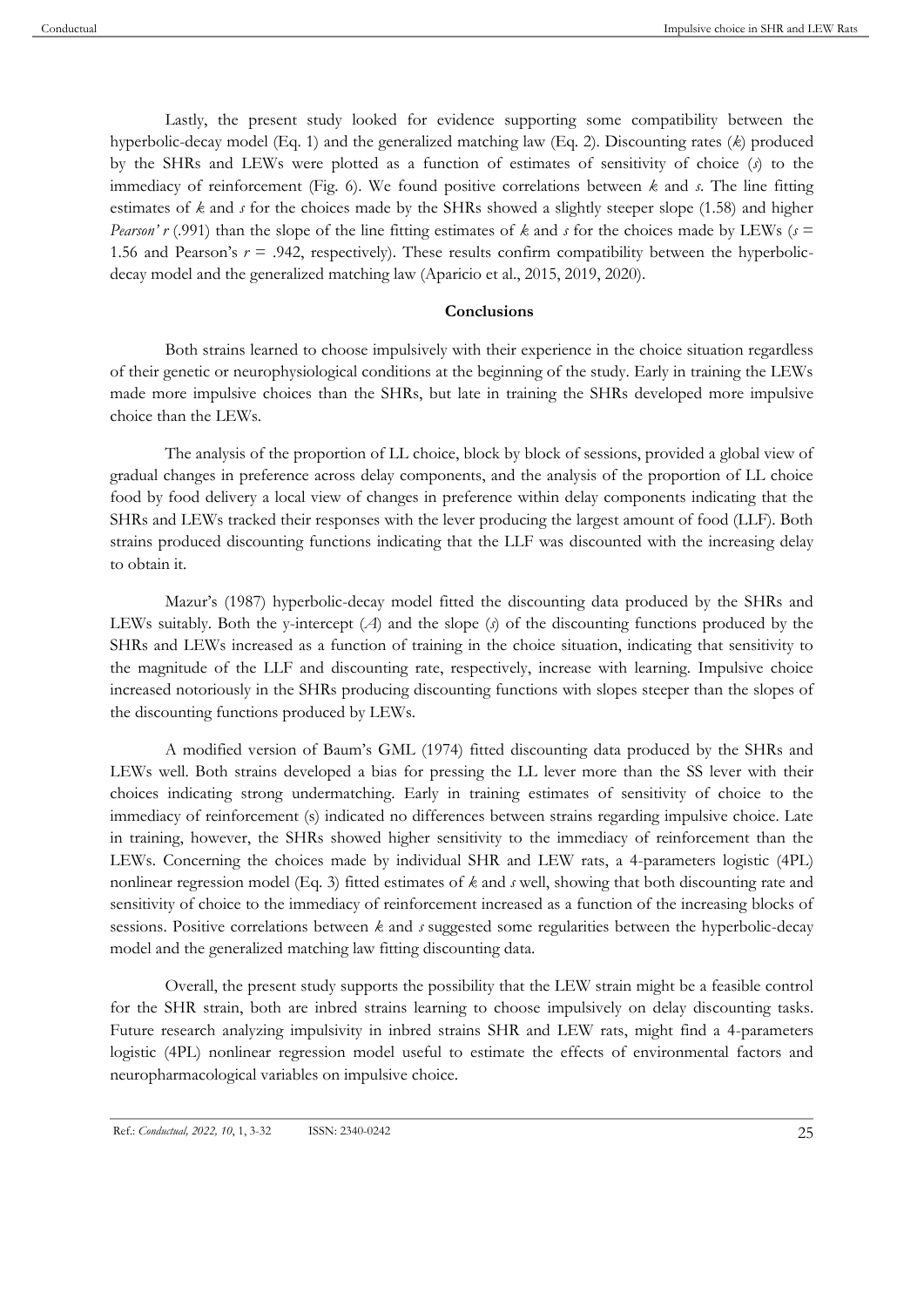The connection between ADHD and impulsive choice requests the creation of preclinical models for the prevention and treatment of ADHD, identifying potential neural factors controlling impulsive choice. Studies evaluating rodent models of ADHD suggest that the SHR is not a valid model of impulsive choice, the SHR possesses an endophenotype causing inter-individual differences in impulsive choice and no differences with its control strain the WKY, suggesting that the LEW is a more appropriate model of impulsive choice displaying more characteristics of ADHD than the SHR (Garcia & Kirkpatrick, 2013). A suitable preclinical animal model of ADHD requires both internal and external validity to make extrapolations from animals to humans (Pound & Ritskes-Hoitinga, 2018). While some aspects of animal models of ADHD can be improved to a limited extent, the existing differences between animals and humans prevent the possibility to achieve a fully external validity; thus, the following question posed by Pound and Ritskes-Hoitinga: Is it possible to overcome issues of external validity in preclinical animal models? which remains unanswered.

## **References**

- Adriani, W., Caprioli, A., Granstrem, O., Carli, M., & Laviola, G. (2003). The spontaneously hypertensive rat as an animal model of ADHD: Evidence for impulsive and non-impulsive subpopulations. *Neuroscience & Biobehavioral Reviews, 27*(7), 639-651. doi:10.1016/j.neubiorev.2003.08.007
- Ainslie, G. W. (1974). Impulsive control in pigeons. *Journal of the Experimental Analysis of Behavior*, 21, 485– 489. doi:10.1901/ jeab. 1974.21-485
- Alsop, B. (2007). Problems with spontaneously hypertensive rats (SHR) as a model of attentiondeficit/hyperactivity disorder (AD/HD). *Journal of Neuroscience Methods, 162*(1-2), 42-48. doi:10.1016/j.jneumeth.2006.12.002
- Ambrosio, E., Goldberg, S. R., & Elmer, G. I. (1995). Behavior genetic investigation of the relationship between spontaneous locomotor activity and the acquisition of morphine self-administration behavior. *Behavioural Pharmacology, 6*(3). doi:10.1097/00008877-199504000-00003
- Anderson, K. G., & Diller, J.W. (2010). Effects of acute and repeated nicotine administration on delay discounting in Lewis and Fischer 344 rats. *Behavioural Pharmacology, 21*, 754-764. [doi.org/10.1097/FBP.0b013e328340a050](https://psycnet.apa.org/doi/10.1097/FBP.0b013e328340a050)
- Anderson, K. G., & Woolverton, W.L. (2005). Effects of clomipramine on self-control choices in Lewis and Fischer 344 rats. *Pharmacology Biochemistry and Behavior, 80(3),* 387-393. [doi.org/10.1016/j.pbb.2004.11.015](https://doi.org/10.1016/j.pbb.2004.11.015)
- Aparicio, C. F. (2015). Comparing models of intertemporal choice: Fitting data from the Lewis and Fischer 344 rats. *Conductual, 3*(2), 82-110.
- Aparicio, C. F., Elcoro, M., & Alonso-Alvarez, B. (2015). A long-term study of the impulsive choices of Lewis and Fischer 344 rats. *Learning & Behavior, 43*(3), 251-271. doi:10.3758/s13420-015-0177-y
- Aparicio, C. F., Hennigan, P. J., Mulligan, L. J., & Alonso-Alvarez, B. (2019). Spontaneously hypertensive (SHR) rats choose more impulsively than Wistar-Kyoto (WKY) rats on a delay discounting task. *Behavioural Brain Research, 364*, 480-493. doi:10.1016/j.bbr.2017.09.040

Ref.: *Conductual, 2022, 10*, 1, 3-32 ISSN: 2340-0242 26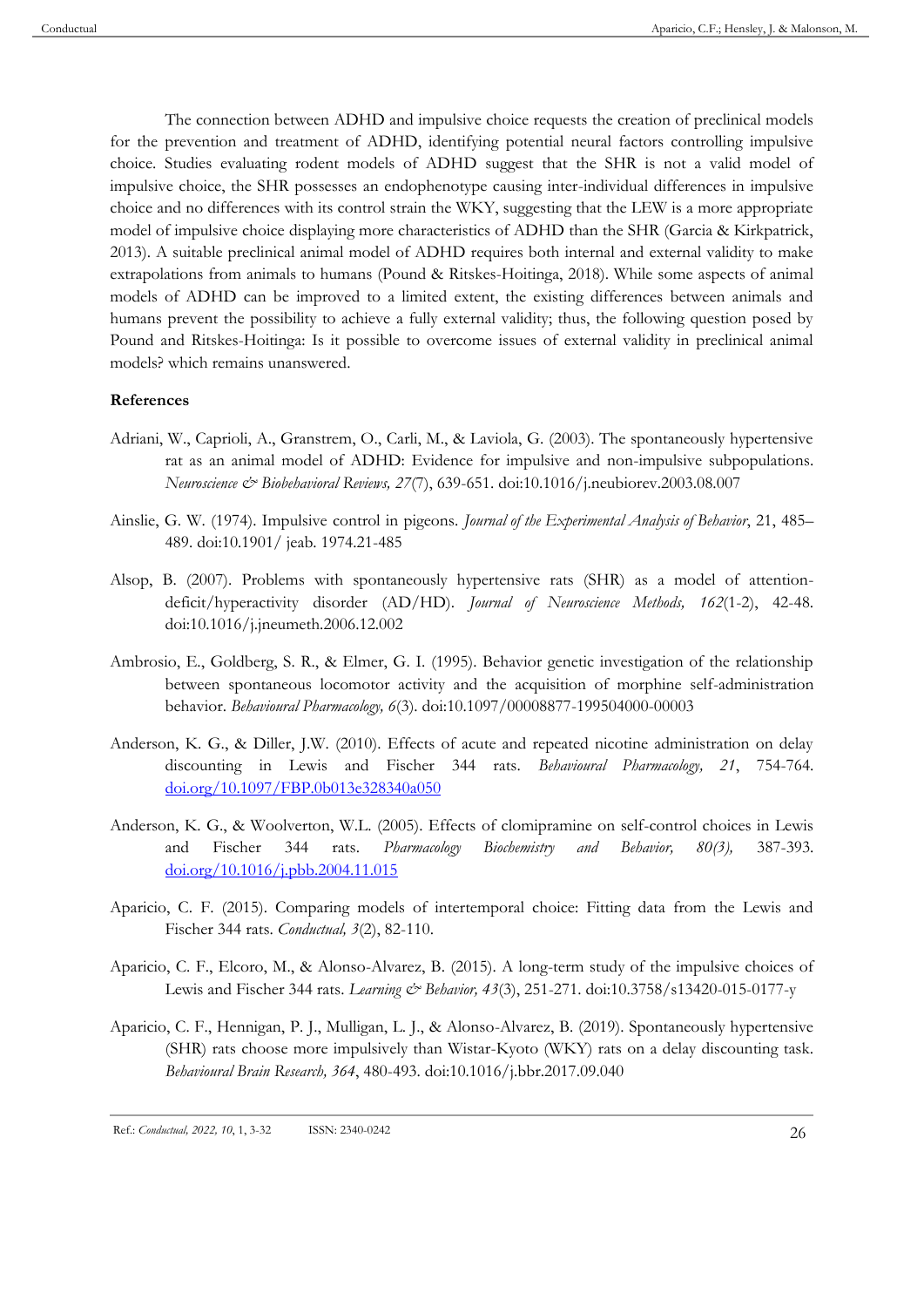- Aparicio, C. F., Hughes, C. E., & Pitts, R. C. (2013). Impulsive choice in Lewis and Fischer 344 rats: Effects of extended training. *Conductual, 1*(3), 22–46.
- Aparicio, C. F., Malonson, M., & Hensley, J. (2020). Analyzing the magnitude effect in spontaneously hypertensive (SHR) and wistar Kyoto (WKY) rats. *Behavioral Processes, 181*. doi: 10.1016/j.beproc.2020.104258
- Baum, W. M. (1974). On two types of deviation from the matching law: Bias and undermatching. *Journal of the Experimental Analysis of Behavior, 22*(1), 231-242. doi:10.1901/jeab.1974.22-231
- Baum, W. M. (1979). Matching, undermatching, and overmatching in studies of choice. *Journal of the Experimental Analysis of Behavior, 32*, 269–281. doi.org/ 10.1901/jeab.1979.32-269
- Brackney, R.J., Cheung, T.H.C., Herbst, K., Hill, J.C., & Sanabria, F. (2012). Extinction learning deficit in a rodent model of attention-deficit hyperactivity disorder. *Behavioral Brain Functions. 8,* 59. doi.org/10.1186/1744-9081-8-59 http//www. behavioralbrainfunctions.com/content/8/1/59.
- Brower, V. G., Fu, Y., Matta, S. G., & Sharp, B. M. (2002). Rat strain differences in nicotine selfadministration using an unlimited access paradigm. *Brain Research, 930*(1-2), 12-20. doi:10.1016/s0006-8993(01)03375-3
- Burnet, P. W., Mefford, I. N., Smith, C. C., Gold, P. W., & Sternberg, E. M. (1992). Hippocampal 8- [3H]Hydroxy-2-(Di-n-Propylamino) tetralin binding site densities, serotonin receptor (5-HT1A) messenger ribonucleic acid abundance, and serotonin levels parallel the activity of the hypothalamopituitary-adrenal axis in rat. *Journal of Neurochemistry, 59*, 1062–1070. do[i:10.1111/j.1471-4159.1992.tb08348.x](https://doi.org/10.1111/j.1471-4159.1992.tb08348.x)
- Cadoni, C., & Di Chiara, G. (2007). Differences in dopamine responsiveness to drugs of abuse in the nucleus accumbens shell and core of Lewis and Fischer 344 rats. *Journal of Neurochemistry, 103,* 487- 499. [doi.org/10.1111/j.1471-4159.2007.04795.x](https://doi.org/10.1111/j.1471-4159.2007.04795.x)
- Cardinal, R. N., Pennicott, D. R., Sugathapala, C. L., Robbins, T. W., & Everitt, B. J. (2001). Impulsive choice induced in rats by lesions of the nucleus accumbens core. *Science*, *292*(*5526*), 2499-501. doi: 10.1126/science.1060818.
- Castellanos, F. X., & Tannock, R. (2002). Neuroscience of attention-deficit/hyperactivity disorder: the search for endophenotypes. *Nature Reviews Neuroscience*, 3, 617-28. doi: 10.1038/nrn896
- Dasbanerjee, T., Middleton, F. A., Berger, D. F., Lombardo, J. P., Sagvolden, T., & Faraone, S. V. (2008). A comparison of molecular alterations in environmental and genetic rat models of ADHD: A pilot study. *American Journal of Medical Genetics Part B: Neuropsychiatric Genetics, 147B*(8), 1554-1563. doi:10.1002/ajmg.b.30877
- Diana, G. (2002). Does hypertension alone lead to cognitive decline in spontaneously hypertensive rats. *Behavioural Brain Research, 134*(1-2), 113-121. doi:10.1016/s0166-4328(01)00459-4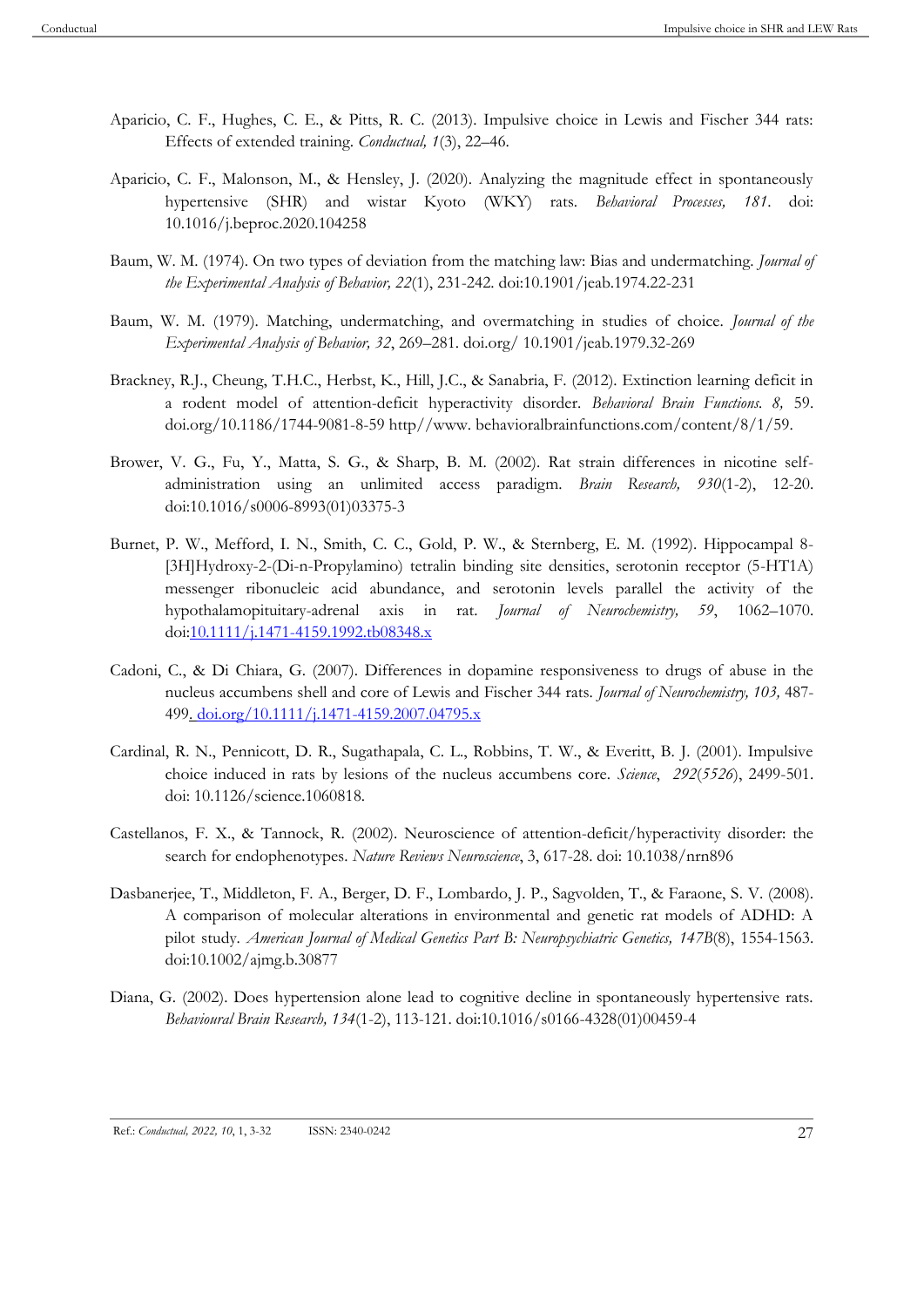- Drolet, G., Proulx, K., Pearson, D., Rochford, J., & Deschepper, C. F. (2002). Comparisons of behavioral and neurochemical characteristics between WKY, WKHA, and Wistar Rat Strains. *Neuropsychopharmacology, 27*(3), 400-409. doi:10.1016/s0893-133x(02)00303-2
- Elcoro, M., Aparicio, C. F., Kelly, S. P., & Thompson, T. (2016). Behavioral inhibition in rats after 6 hydroxydopamine lesions of the medial prefrontal cortex. *Psychology and Neuroscience, 9(1), 125-138*. do[i:10.1037/Pne0000035](http://doi.org/10.1037/Pne0000035)
- Flores, G., Wood, G. K., Barbeau, D., Quiron, R., & Srivastava, L. K. (1998). Lewis and Fischer 344 rats: A comparison of dopamine transporter and receptors. *Brain Research, 814*, 34–40. doi:10. 1016/S0006-8993(98)01011-7
- Fox, A. T., Hand, D. J., & Reilly, M. P. (2008). Impulsive choice in a rodent model of attentiondeficit/hyperactivity disorder. *Behavioural Brain Research, 187*(1), 146-152. doi:10.1016/j.bbr.2007.09.008
- Garcia, A., & Kirkpatrick, K. (2013). Impulsive choice behavior in four strains of rats: evaluation of possible models of Attention-Deficit/Hyperactivity Disorder. *Behavioural Brain Research, 238,* 10– 22. https://doi.org/10.1016/j.bbr.2012.10.01
- Garcia-Lecumberri, C., Torres, I., Martín, S., Crespo, J. A., Miguens, M., Nicanor, C., & Ambrosio, E. (2011). Strain differences in the dose–response relationship for morphine self-administration and impulsive choice between Lewis and Fischer 344 rats. *Journal of Psychopharmacology, 25*, 783-791. doi:10.1177/0269881110367444
- Gardner, E. L., & Lowinson, J. H. (1991). Marijuana's interaction with brain reward systems: Update 1991. *Pharmacology Biochemistry and Behavior, 40*(3), 571-580. doi:10.1016/0091-3057(91)90365-9
- Heal, D. J., Smith, S. L., & Rowley, H. L. (2008). New perspectives from microdialysis studies in freelymoving, spontaneously hypertensive rats on the pharmacology of drugs for the treatment of ADHD. *Pharmacology, Biochemistry and Behavior, 90 (2)*, 184-197. doi:10.1016/j.pbb.2008.03.016 (2)
- Huskinson, S. L., Krebs, C. A., & Anderson, K. G. (2012). Strain differences in delay discounting between Lewis and Fischer 344 rats at baseline and following acute and chronic administration of damphetamine. *Pharmacology Biochemistry & Behavior, 101(3)*, 403-416. [doi.org/10.1016/j.pbb.2012.02.005](https://psycnet.apa.org/doi/10.1016/j.pbb.2012.02.005)
- Johansen, E. B., & Sagvolden, T. (2004). Response inhibition may be explained as an extinction deficit in an animal model of attention-deficit/hyperactivity disorder (ADHD). *Behavioural Brain Research. 149*, 183–196. doi.org/10.1016/S0166-4328(03) 00229-8
- Johansen, E. B., Sagvolden, T., & Kvande, G. (2005). Effects of delayed reinforcers on the behavior of an animal model of attention-deficit/hyperactive disorder (ADHD). *Behavioural Brain Research. 162*, 47–61. [doi.org/10.1016/j.bbr.2005.02.034](https://doi.org/10.1016/j.bbr.2005.02.034)
- Johnson, M. L., Ely, D. L., & Turner, M. E. (1995). Steroid sulfatase and the Y chromosome hypertensive locus of the spontaneously hypertensive rat. *Steroids, 60*(10), 681-685. doi:10.1016/0039- 128x(95)00091-4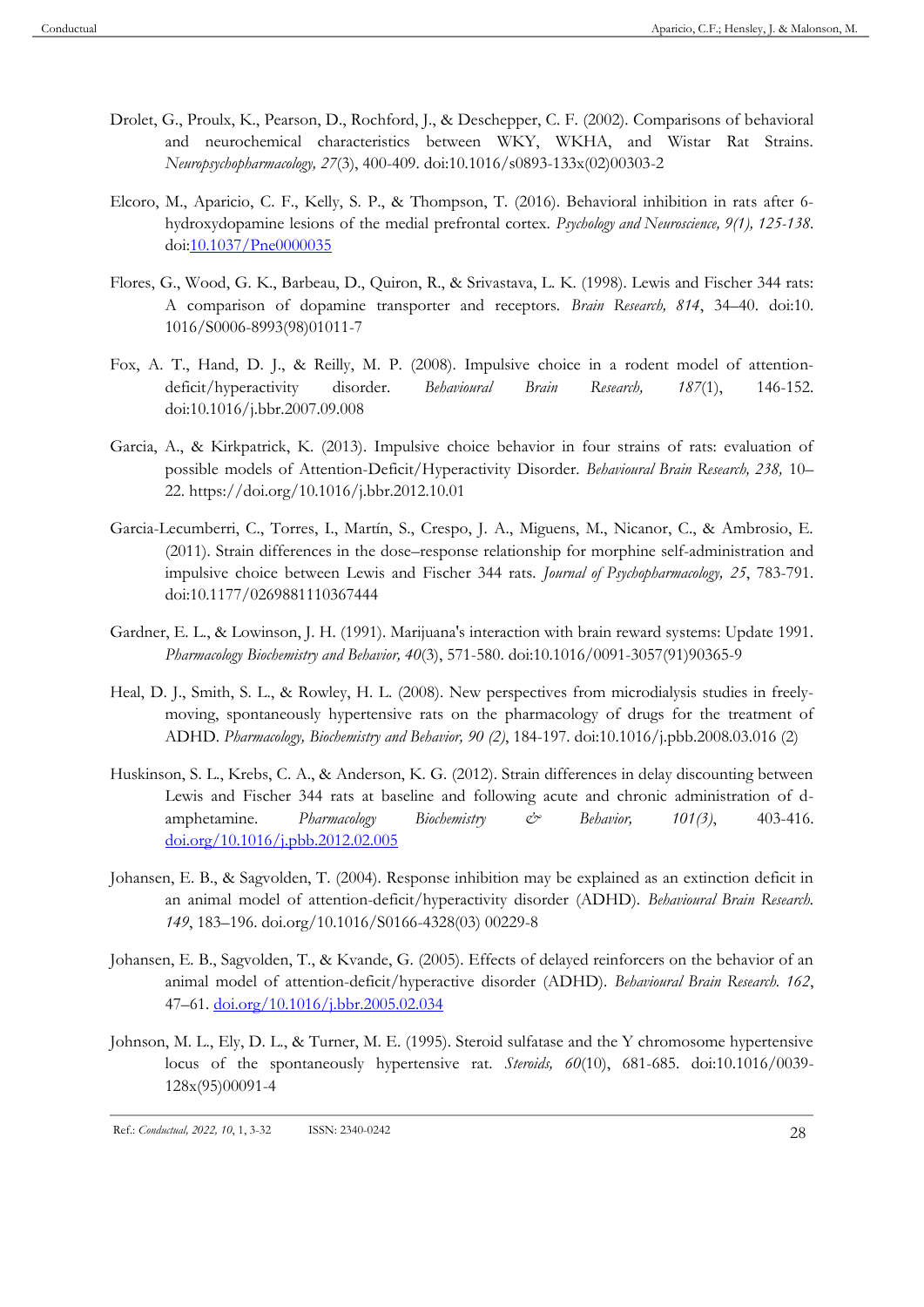- Knardahl, S., & Sagvolden, T. (1979). Open-field behavior of spontaneously hypertensive rats. *Behavioural and Neural Biology*, *27 (2),* 187–200. doi.org/10.1016/S0163-1047(79) 91801-6
- Kosten, T. A., Miserendino, M. J., Haile, C. N., DeCaprio, J. L., Jatlow, P. I. and Nestler, E. J. (1997) Acquisition and maintenance of intravenous cocaine self-administration in Lewis and Fischer inbred rat strains. *Brain Research*, *778,*418-429. doi: 10.1016/s0006-8993(97)01205-5
- Kulikov, A., Aguerre, S., Berton, O., Ramos, A., Mormede, P., & Chaouloff, F. (1997). Central serotonergic systems in the spontaneously hypertensive and Lewis rat strains that differ in the elevated plus-maze test of anxiety. *Journal of Pharmacology and Experimental Therapeutics, 281*, 775–84
- Logan, F. A. (1965). Decision making by rats: Delay versus amount of reward. *Journal of Comparative and Physiological Psychology, 59*(1), 1-12. doi:10.1037/h0021633
- Logue, A. W. (1988). Research on self-control: An integrating framework. *Behavioral and Brain Sciences, 11*(4), 665-679. doi:10.1017/s0140525x00053978
- Madden, G. J., & Bickel, W.K. (Eds.). (2010). *Impulsivity: The behavioral and neurological science of discounting*. Washington, DC: American Psychological Association.
- Madden, G. J., & Johnson, P.S. (2010). A delay-discounting primer. In G. J. Madden, & Bickel, W.K. (Eds.), *Impulsivity: The behavioral and neurological science of discounting* (pp. 1-37). Washington, DC: American Psychological Association.
- Madden, G. J., Smith, N.G., Brewer, A.T., Pinkston, J., & Johnson, P.S. (2008). Steady-state assessment of impulsive choice in Lewis and Fischer 344 rats: between-condition delay manipulations. *Journal of the Experimental Analysis of Behavior, 90*, 333-344. doi: 10.1901/jeab.2008.90-333
- Martin, S., Lyupina, Y., Crespo, J. A., González, B., García-Lecumberri, C., & Ambrosio, E. (2003). Genetic differences in NMDA and D1 receptor levels, and operant responding for food and morphine in Lewis and Fischer 344 rats. *Brain Research, 973*(2), 205-213. doi:10.1016/s0006- 8993(03)02482-x
- Mazur, J. E. (1987). An adjusting procedure for studying delayed reinforcement. In M. L. Commons, J. E. Mazur, J. A. Nevin, & H. Rachlin (Eds.), *Quantitative analyses of behavior: The effect of delay and of intervening events on reinforcement value* (Vol. 5, pp. 55– 73). Hillsdale, NJ: Erlbaum.
- Mazur, J. E. (2000). Tradeoffs among delay, rate, and amount of reinforcement. *Behavioural Processes, 49*, 1– 10. doi:10.1016/S0376-6357
- Meneses, A., Castillo, C., Ibarra, M., & Hong, E. (1996) Effects of aging and hypertension on learning, memory, and activity in rats. *Physiology Behavior,60* (1996) 341–345, http:// dx.doi.org/10.1016/S0031-9384(96)80002-3.
- Meneses, A. & Hong, E. (1998). Spontaneously hypertensive rats: a potential model to identify drugs for treatment of learning disorders. *Hypertension, 31*(4), 968–972. doi.org/10.1161/01.HYP.31.4.968.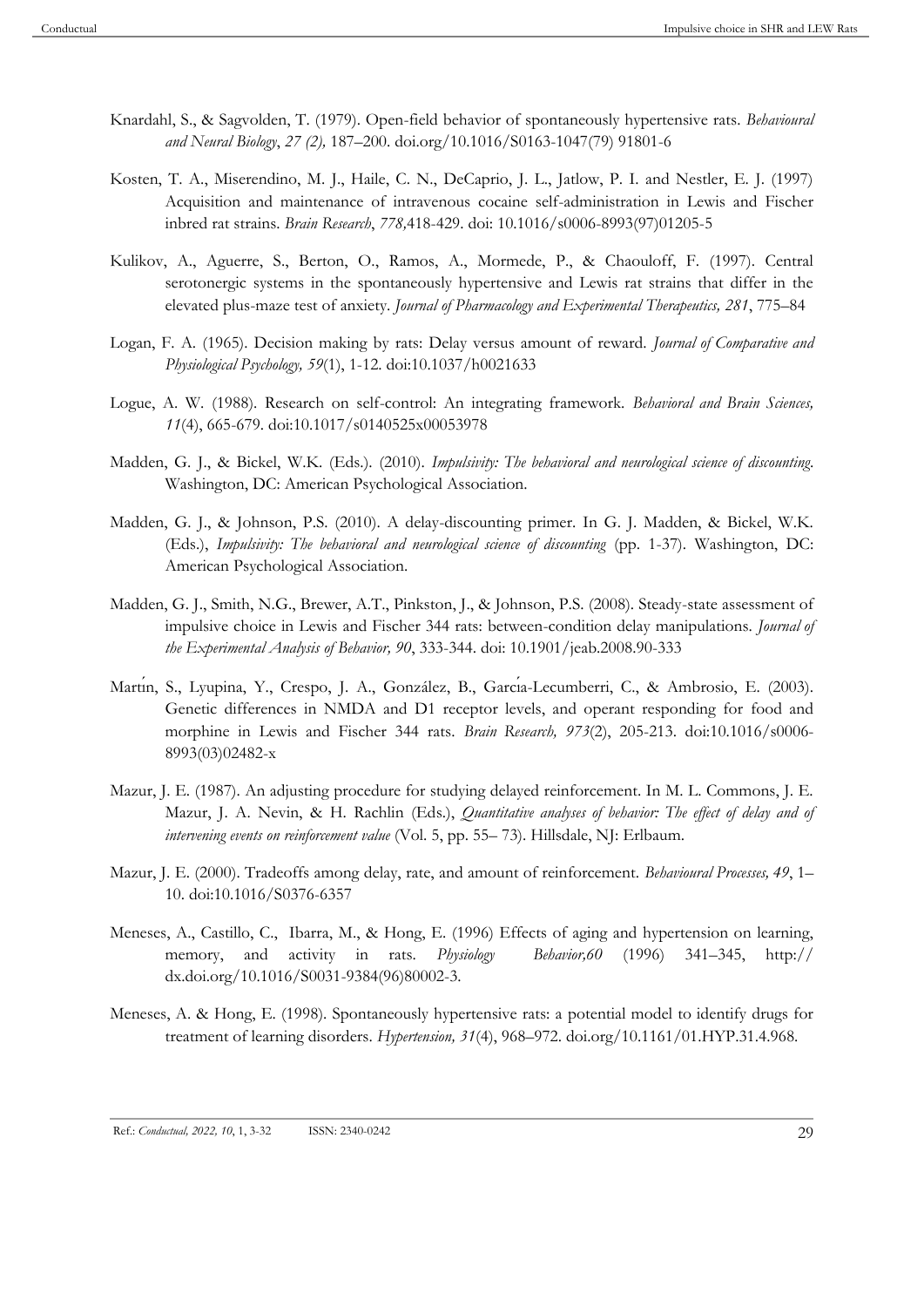- Miller, E. M., Pomerleau, F., Huettl, P., Russell, V. A., Gerhardt, G. A., & Glaser, P. E. (2012). The spontaneously hypertensive and Wistar KYOTO Rat models of ADHD exhibit sub-regional differences in dopamine release and uptake in the striatum and nucleus accumbens. *Neuropharmacology, 63*(8), 1327-1334. doi:10.1016/j.neuropharm.2012.08.020
- Myerson, J., Green, L., 1995. Discounting of delayed rewards: Models of individual choice. *Journal of the Experimental Analysis of Behavior, 64*(3), 263-276. [doi.org/10.1901/jeab.1995.64-263](https://doi.org/10.1901/jeab.1995.64-263)
- Nakamura, K., Shirane, M., & Koshikawa, N. (2001). Site-specific activation of dopamine and serotonin transmission by aniracetam in the mesocorticolimbic pathway of rats. *Brain Research, 897*(1-2), 82- 92. doi:10.1016/s0006-8993(01)02096-0
- Nigg, J. T. (2006). *What causes ADHD? Understanding what goes wrong and why*. New York: Guilford; 2006.
- Oades, R. D., Sadile, A. G., Sagvolden, T., Viggiano, D., Zuddas, A., Devoto, P., Russell, V. A. (2005). The control of responsiveness in ADHD by catecholamines: Evidence for dopaminergic, noradrenergic, and interactive roles. *Developmental Science, 8*(2), 122-131. doi:10.1111/j.1467- 7687.2005.00399.x
- Okamoto, K., & Aoki, K. (1963). Development of a Strain of Spontaneously Hypertensive Rats. *Japanese Circulation Journal, 27*(3), 282-293. doi:10.1253/jcj.27.282
- Orduña, V. (2015). Impulsivity and sensitivity to amount and delay of reinforcement in an animal model of ADHD. *Behavioural Brain Research, 294*, 62-71. doi:10.1016/j.bbr.2015.07.046
- Orduña, V., & Mercado, E. (2017). Impulsivity in spontaneously hypertensive rats: Within-subjects comparison of sensitivity to delay and to amount of reinforcement. *Behavioural Brain Research, 328*, 178-185. doi:10.1016/j.bbr.2017.04.033
- Paule, M. G., Rowland, A. S., Ferguson, S. A., Chelonis, J. J., Tannock, R., Swanson, J. M., Castellanos, F. X. (2000). Attention deficit/hyperactivity disorder: characteristics, interventions, and models. *Neurotoxicology and Teratology*, *22* (5) 631–651. doi.org/ 10.1016/S0892-0362(00)00095-7
- Pound, P., & Ritskes-Hoitinga, M. (2018). Is it possible to overcome issues of external validity in preclinical animal research? Why most animal models are bound to fail. *Journal of Translational Medicine, 16*(1), 304. doi.org/10.1186/s12967-018-1678-1
- Rachlin, H., & Green, L. (1972). Commitment, choice, and self-control. *Journal of the Experimental Analysis of Behavior, 17*(1), 15-22. doi:10.1901/jeab.1972.17-15
- Ramos, A., Berton, O., Mormède, P., & Chaouloff, F. (1997). A multiple-test study of anxiety-related behaviors in six inbred rat strains. *Behavioural Brain Research, 85*(1), 57-69. doi:10.1016/s0166- 4328(96)00164-7
- Robertson, B., Clements, K., & Wainwright, P. (2008). The working memory capabilities of the spontaneously hypertensive rat. *Physiology & Behavior, 94*(3), 481-486. doi:10.1016/j.physbeh.2008.02.016

Ref.: *Conductual, 2022, 10*, 1, 3-32 ISSN: 2340-0242 30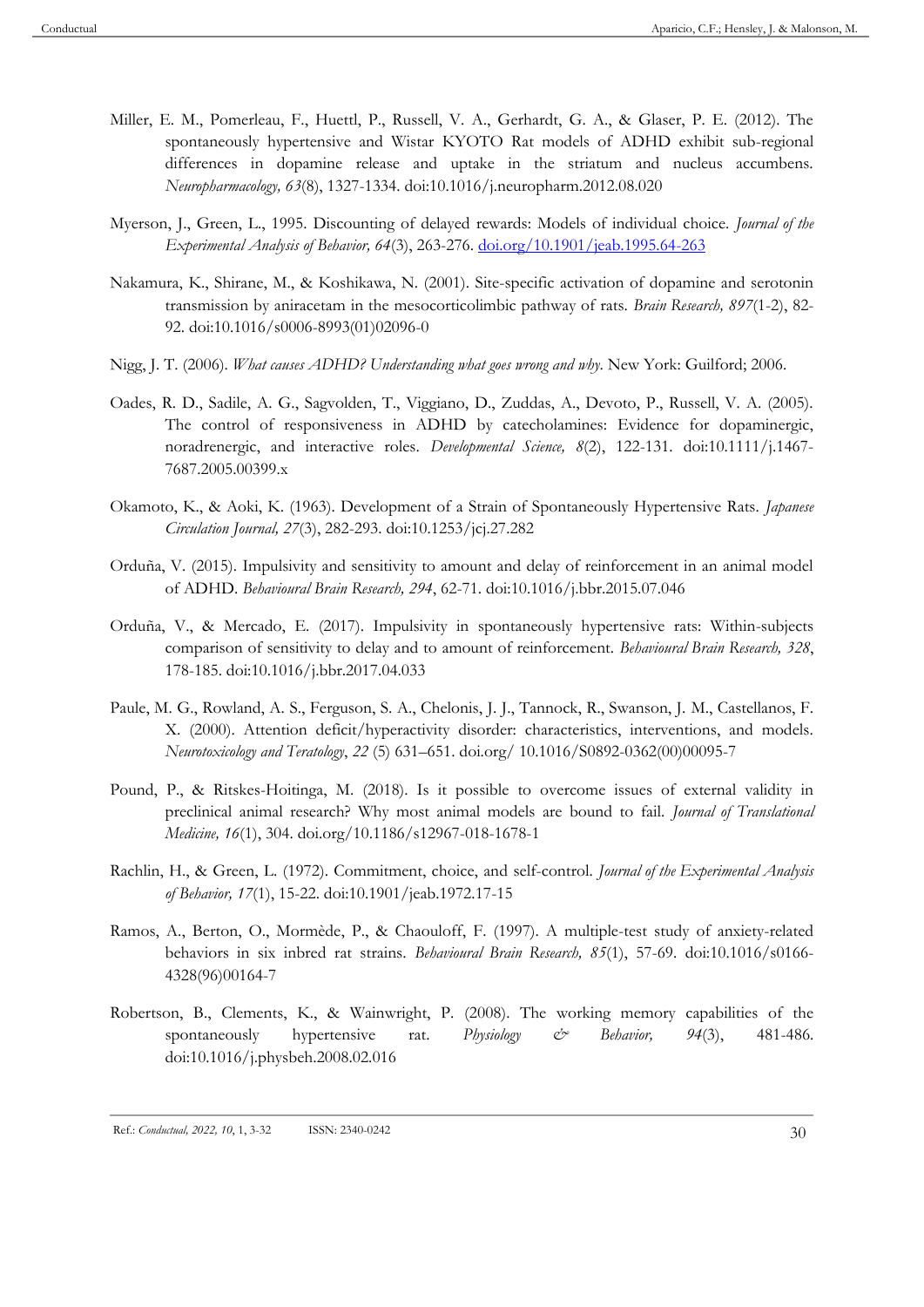- Russell, V. A. (2007). Neurobiology of animal models of attention-deficit hyperactivity disorder. *Journal of Neuroscience Methods, 161*(2), 185-198. doi:10.1016/j.jneumeth.2006.12.005
- Sagvolden, T. (2000). Behavioral validation of the spontaneously hypertensive rat (SHR) as an animal model of attention-deficit/hyperactivity disorder (AD/HD). *Neuroscience & Biobehavioral Reviews*, *24*(1), 31-39. doi:10.1016/s0149-7634(99)00058-5
- Sagvolden, T., DasBanerjee, T., Zhang-James. Y., Middleton, F., & Faraone, S. (2008). Behavioral and genetic evidence for a novel animal model of Attention/Deficit/Hyperactivity Disorder predominately inattentive subtype. *Behavioral and Brain Functions*, *4*, 1–11. do[i:10.1186/1744-9081-](https://dx.doi.org/10.1186%2F1744-9081-4-56) [4-56](https://dx.doi.org/10.1186%2F1744-9081-4-56)
- Sagvolden, T., Johansen, E.B. (2012). Rat Models of ADHD. In C. Stanford & R. Tannock (Eds.), Behavioral neuroscience of attention deficit hyperactivity disorder and its treatment (s.301-316). Berlin: Springer. [doi.org/10.1007/7854\\_2011\\_126](http://dx.doi.org/10.1007/7854_2011_126)
- Sagvolden, T., Johansen, E. B., Wøien, G., Walaas, S. I., Storm-Mathisen, J., Bergersen, L. H., et al. (2009). The spontaneously hypertensive rat model of ADHD-the importance of selecting the appropriate reference strain. *Neuropharmacology*, *57*, 619–26. do[i:10.1016/j.neuropharm.2009.08.004](https://dx.doi.org/10.1016%2Fj.neuropharm.2009.08.004)
- Sagvolden, T., Metzger, M. A., Schiorbeck, H. K., Rugland, A., Spinnangr, I., & Sagvolden, G. (1992). The spontaneously hypertensive rat (SHR) as an animal model of childhood hyperactivity (ADHD): Changed reactivity to reinforcers and to psychomotor stimulants. *Behavioral and Neural Biology, 58*(2), 103-112. doi:10.1016/0163-1047(92)90315-u
- Selim, M., & Bradberry, C. W. (1996). Effect of ethanol on extra cellular 5-HT and glutamate in the nucleus accumbens and prefrontal cortex: Comparison between the Lewis and Fischer 344 rat strains. *Brain Research, 716*, 157–164. doi:10.1016/0006-8993(95)01385-7
- Sonuga-Barke, E. J. S. (2002). Psychological heterogeneity in AD/HD-a dual pathway model of behaviour and cognition. *Behavioural Brain Research*, *10*, 29–36. doi[:10.1016/s0166-4328\(01\)00432-6](https://doi.org/10.1016/s0166-4328(01)00432-6)
- Sonuga-Barke, E. J. S. (2003). The dual pathway model of AD/HD: an elaboration of neurodevelopmental characteristics. *Neuroscience and Biobehavioral Reviews*, *27*, 593–604. do[i:10.1016/j.neubiorev.2003.08.005](https://doi.org/10.1016/j.neubiorev.2003.08.005)
- Sonuga-Barke, E. J. S., Bitsakou, P., & Thompson, M. (2010). Beyond the dual pathway model: evidence for the dissociation of timing, inhibitory, and delay-related impairments in Attention-Deficit/Hyperactivity Disorder. *Journal of the American Academy of Child and Adolescent Psychiatry*, *49*, 345–55. doi: 10.1016/j.jaac.2009.12.018
- Stein, J. S., Pinkston, J. W., Brewer, A.T., Francisco, M.T. & Madden, G. J. (2012). Delay discounting in Lewis and Fischer 344 rats: steady-state and rapid-determination adjusting-amount procedures. *Journal of the Experimental Analysis of Behavior, 97*, 305-321. doi: 10.1901/jeab.2012.97-305
- Suzuki, T., George, F. R. and Meisch, R. A. (1988). Differential establishment and maintenance of oral ethanol reinforced behavior in Lewis and Fischer 344 inbred rat strains. *Journal of Pharmacology and Experimental Therapeutics*, 245,164-170.